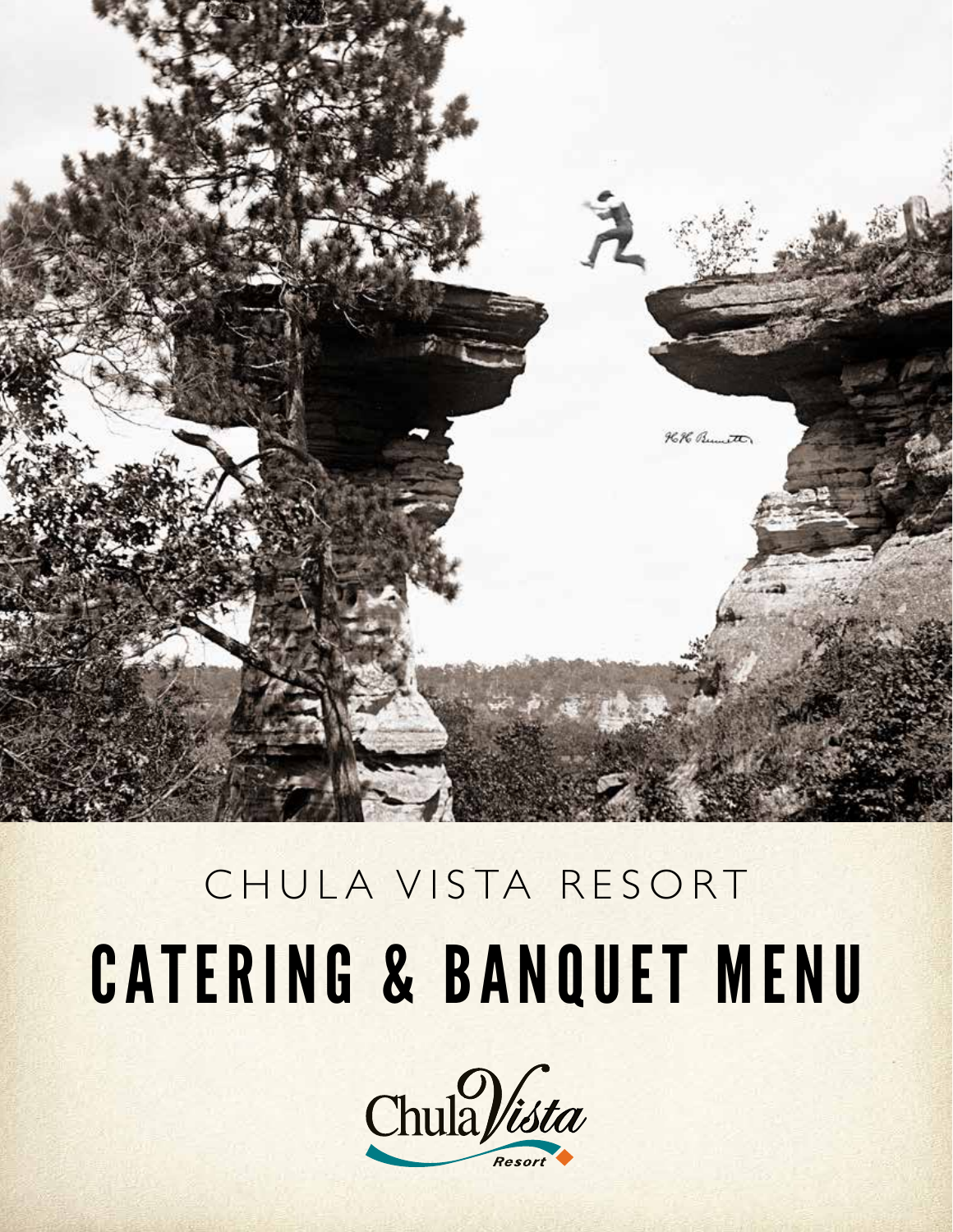# SNACKS FROM THE CHULA VISTA PASTRY KITCHEN

# **SWEET**

| Assorted Bakers Basket 12-Piece                                                                              | \$30 per dozen              |
|--------------------------------------------------------------------------------------------------------------|-----------------------------|
| Pastry Chef's assortment of Muffins, Nut & Fruit Breads, Pastries and Bagels of the Day – Chef's Choice of 2 |                             |
| <b>Bagels</b>                                                                                                | \$26 per dozen              |
| Cake Donuts                                                                                                  | \$24 per dozen              |
| Candy Bars                                                                                                   | \$20 per dozen              |
| Chocolate Brownies                                                                                           | \$24 per dozen              |
| Sea Salt, Sugar Topping or Frosting - Indoors and Out                                                        |                             |
| Coffee Cake                                                                                                  | \$21 per dozen              |
| Cookies (approximately 4 inches)                                                                             | \$21 per dozen              |
| Chocolate Chip, Oatmeal, Sugar or Peanut Butter                                                              |                             |
| Energy Bars                                                                                                  | \$24 per dozen              |
| Fruit Muffins                                                                                                | \$28 per dozen              |
| Glazed Donut or Long Johns                                                                                   | \$28 per dozen              |
| Granola Bars                                                                                                 | \$16 per dozen              |
| Jelly Beans                                                                                                  | \$20 per pound              |
| Rice Krispie® Bars                                                                                           | \$24 per dozen              |
| Sweet Rolls                                                                                                  | \$25 per dozen              |
| Whole Fresh Fruit                                                                                            | \$24 per dozen              |
| Zesty Lemon Bars                                                                                             | \$24 per dozen              |
| <b>FRUITS &amp; MELONS</b>                                                                                   |                             |
| Assorted Flavored Yogurt                                                                                     | \$36 per dozen or \$3 each  |
| Melon & Fruit Tray - Small (seasonal)                                                                        | \$30 (serves 10-15 guests)  |
| Melon & Fruit Tray - Large (seasonal)                                                                        | \$120 (serves 40-50 guests) |
|                                                                                                              |                             |
| <b>SALTY APPS</b> – Serves approximately 10 to 12 guests                                                     |                             |
| Mixed Nuts                                                                                                   | \$15 per pound              |
| Party Mix                                                                                                    | \$10 per pound              |
| Popcorn                                                                                                      | \$10 per pound              |
| Choose 3: Butter, Ranch, Jalapeño, BBQ, Cheddar and Sour Cream & Chive shaker toppings                       |                             |
| Pretzels                                                                                                     | \$10 per pound              |
| Soft Jumbo Pretzels with Cheese Sauce                                                                        | \$4.50 each                 |
|                                                                                                              |                             |
| <b>DIPS &amp; DIPPERS</b> – Serves approximately 10 to 12 guests                                             |                             |
| Tortilla Chips                                                                                               | \$8 (Chips Only)            |
| The following dips include tortilla chips:                                                                   |                             |
| Queso Dip                                                                                                    | \$25 per quart (Hot)        |
| Queso Chili Dip                                                                                              | \$30 per quart (Hot)        |
| Salsa                                                                                                        | \$15 per quart (Cold)       |
| <b>Blue Cheese Dip</b>                                                                                       | \$30 per quart (Cold)       |
| Spinach & Ranch                                                                                              | \$20 per quart (Cold)       |
|                                                                                                              |                             |
| Assorted Diced Cheese and Cracker Tray                                                                       | \$35 per tray               |
| Fresh Relishes (seasonal)                                                                                    |                             |
|                                                                                                              | \$20 per tray               |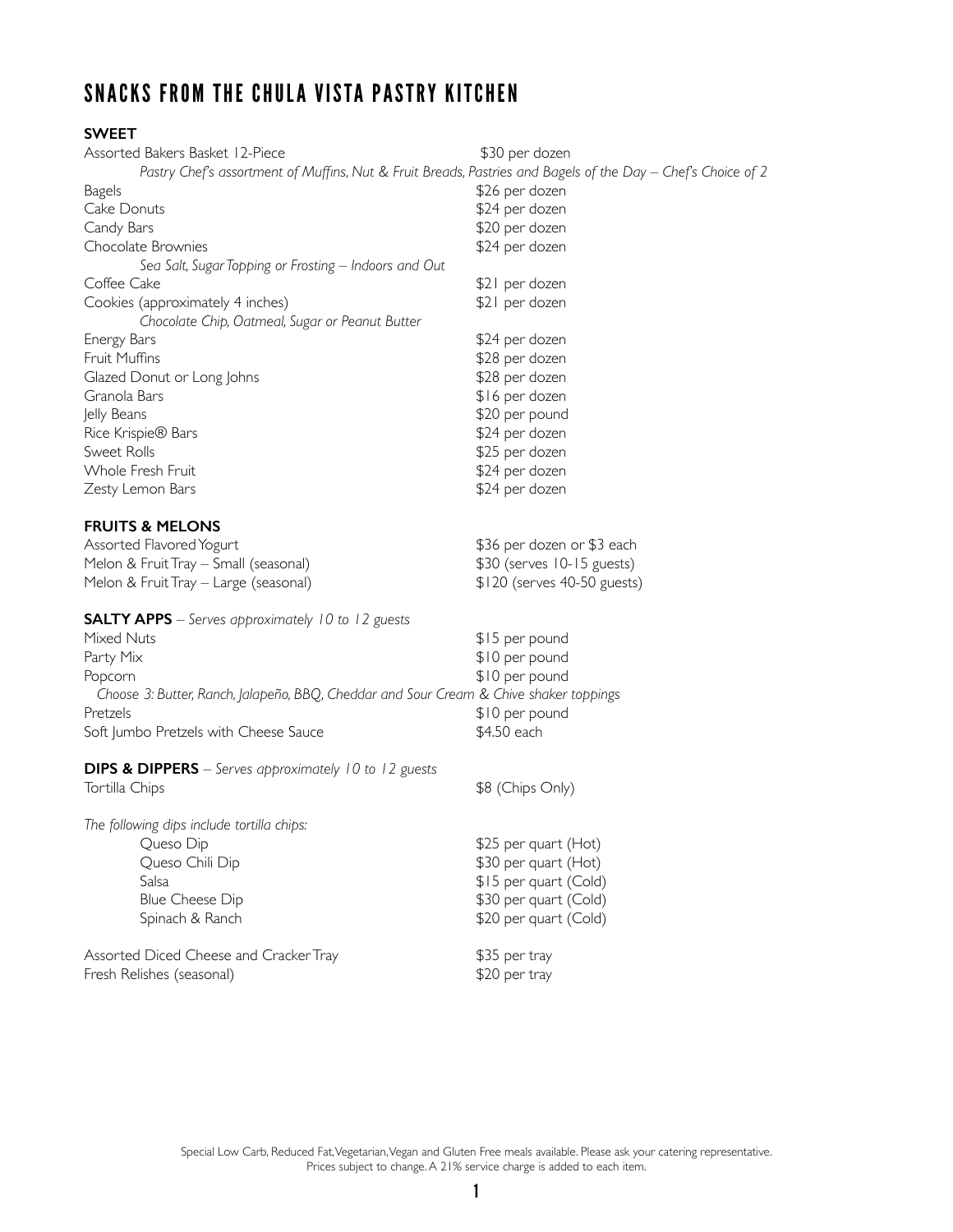# BEVERAGES

| Coffee Regular or Decaf                                                             |                      | \$35 per gallon |
|-------------------------------------------------------------------------------------|----------------------|-----------------|
| Coffee Regular or Decaf - Flavored Creamers (Hazelnut, French Vanilla, Irish Cream) |                      | \$40 per gallon |
| Fruit Juices (Orange, Apple, or Cranberry)                                          |                      | \$25 per gallon |
| Hot Chocolate                                                                       |                      | \$30 per gallon |
| Infused Water (Choose I: Lemon, Lime or Cucumber)                                   |                      | \$25 per gallon |
| Ice Tea, Lemonade or Fruit Punch                                                    |                      | \$25 per gallon |
| Assorted Soda                                                                       | \$2.75 per 12 oz can |                 |
| Bottled Water                                                                       | \$3 each             |                 |
| Bottled Tea                                                                         | \$4 each             |                 |
| Gatorade                                                                            | \$4 per bottle       |                 |
| Red Bull                                                                            | \$4 per 8 oz can     |                 |
| Red Bull Sugar Free                                                                 | \$4 per 8 oz can     |                 |
| Vitamin Water                                                                       | \$4 per bottle       |                 |

# KEEP IT FULL BREAKS

| Refreshed for 3 hours for the following items:                                 | \$6 per guest  |
|--------------------------------------------------------------------------------|----------------|
| Coffee, Decaf, Tea, Soda and Infused Water (Choose 1: Lemon, Lime or Cucumber) |                |
|                                                                                |                |
| Refreshed for 6 hours for the following items:                                 | \$11 per guest |
| Coffee, Decaf, Tea, Soda and Infused Water (Choose 1: Lemon, Lime or Cucumber) |                |

# BEGIN WITH THE BASICS

A linen draped Watering Station will be located in the rear of each meeting room and is included with your visit.

# MEETING ROOM ENHANCEMENTS

| Water Glasses (set in place for each guest with water pitchers) \$1 per guest per set |                       |
|---------------------------------------------------------------------------------------|-----------------------|
| Infused Water Pitcher                                                                 | \$1 per guest per set |
| Doubled Table Linens                                                                  | \$1 per guest per set |
| Fresh Flowers, Potted Plants and Greens                                               | $$25$ and up          |
| <b>Chair Covers</b>                                                                   | \$2 per chair         |
| Rattan Gold Padded Chairs                                                             | \$3 per chair         |
| Available for Indoor and Outdoor use                                                  |                       |



*Under the Overhanging Rock* A panoramic view of the (Lower) Dells of the Wisconsin River. Notice the canoe beached on the left-hand side. Bennett often placed people or known objects within his photographs for context and scale. A panoramic, large format reproduction is located in the bar area of Kaminski's Chop House.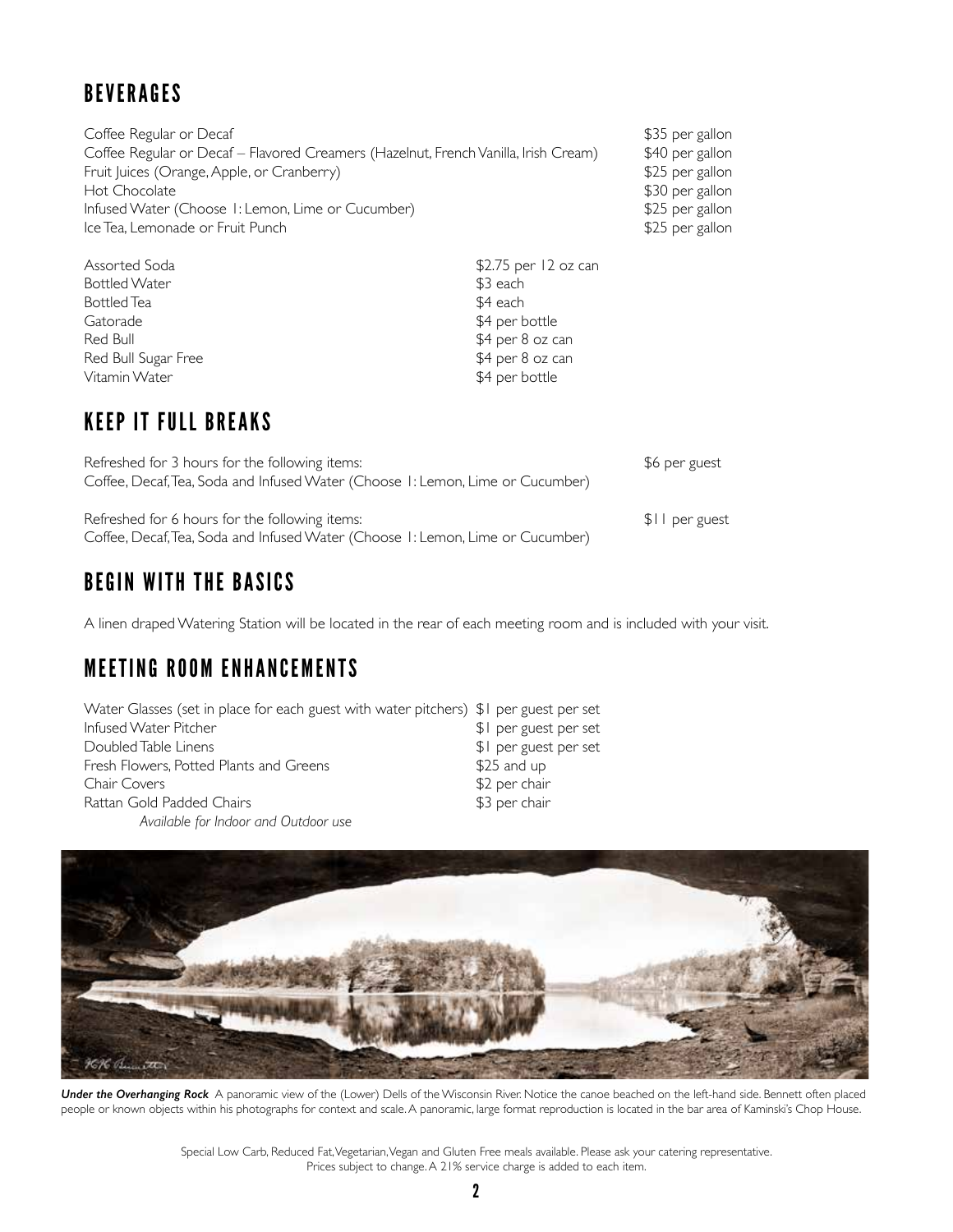# BREAKS

*Designed for 30 minutes and require a 25 guest minimum.*

# **Natural Energy Break \$14**

Low fat yogurt with granola and nuts, granola bars, chilled hard boiled eggs, fresh melon and citrus fruits, fresh broccoli, cauliflower, celery, carrots, Swiss and cheddar cheese, bottled water and fruit juices. (Add bottled juices for \$1 per bottle)

# **South of the Border Break \$10**

Freshly cut and multi-colored tortilla chips served with chili con carne, seasoned ground beef, pico de gallo, salsa, sour cream, shredded lettuce, onions, shredded cheddar and jack cheeses.

#### **Bakery Break \$10**

Let us show you the pastry chef's creations. Assorted house baked fruit breads, sweet rolls, pastries, Danish, fried rolls, and more. Served with coffee and hot tea.

#### **Sports Team Break \$10**

Just like the ball park. Salted popcorn, nacho cheese and tortilla chips, hot dogs, corn dogs, and roasted peanuts. Served with assorted canned soda.

#### **Intermission Break \$10**

Salted and buttery popcorn, M&M's (plain and peanut), Skittles, Reese's Pieces, party mix, homemade kettle chips and French onion dip. Served with assorted canned soda.

#### **Lots of Chocolate Break \$10**

Double fudge brownies, chocolate chunk cookies, and Famous Dells Fudge. Served with assorted canned soda, hot chocolate, and chocolate and white milk.

# **I Scream for Ice Cream Break \$11**

Assorted ice cream and novelty bars with a build-your-own sundae toppings bar. Includes caramel, chocolate, bananas, M&M's, walnuts, Reese's Pieces, chocolate bites, cherries, and whipped cream. Served with assorted canned soda.



*"Apollo No. 1" Steamboat in the Narrows* The steamboat Apollo No. 1 navigates the treacherous "Devil's Elbow" section of the Narrows on the upper dells of the Wisconsin River. Two girls (likely Bennett's daughters Miriam and Ruth) watch from the rocks. Devil's Elbow is located just south of Chula Vista Resort.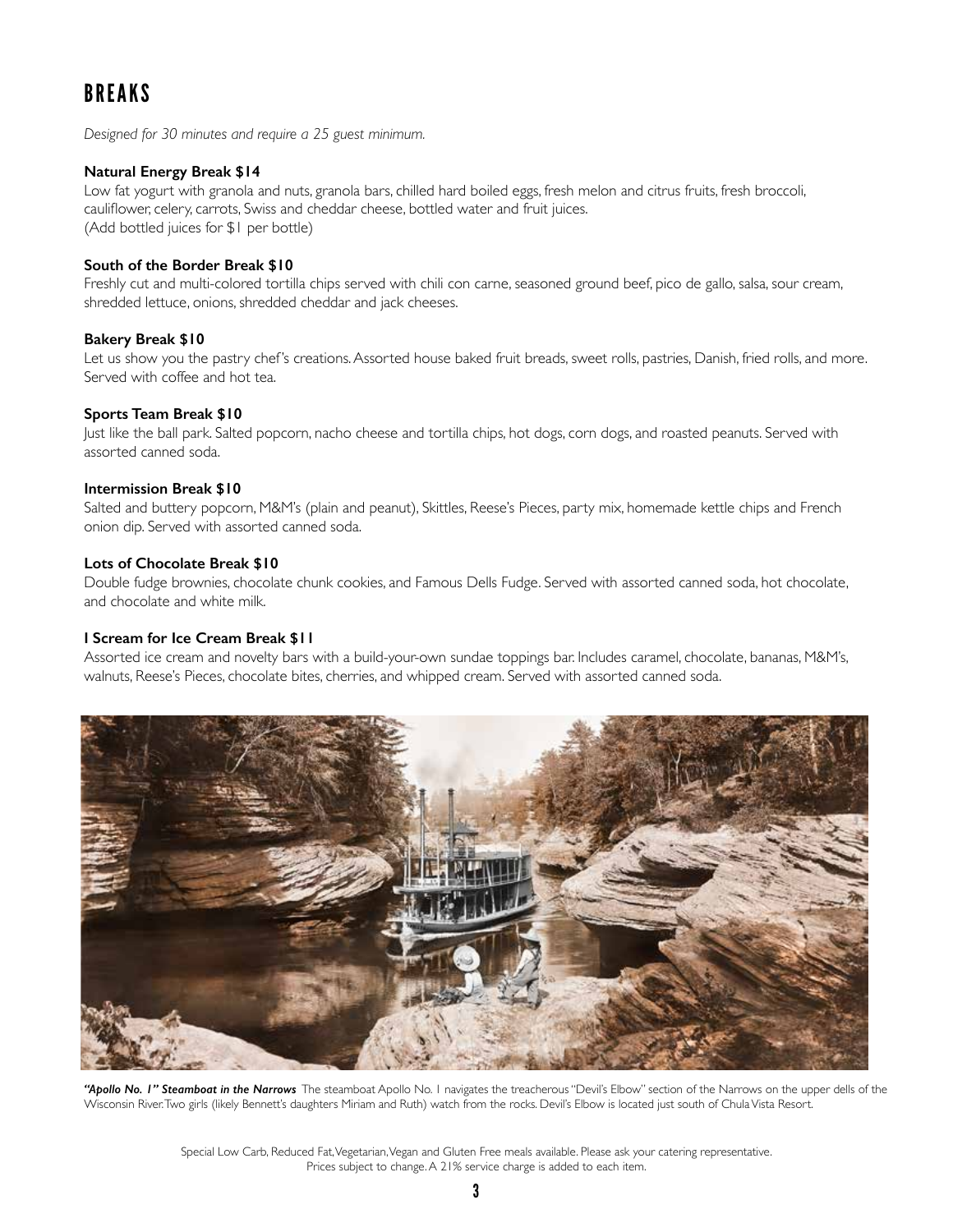# GRAND CHULA VISTA BREAKFAST BUFFETS & BRUNCHES

*Our buffets have a minimum 50 guest guarantee. Buffets are available for 1.5 hours and served with orange and apple juices, coffee, tea, or milk.*

# **Grand Buffet \$15**

Freshly scrambled eggs, grilled Yukon potatoes, crisp apple-wood smoked bacon, sausage gravy and biscuits, thick French toast with hot syrup, and freshly baked muffins. Served with yogurt, granola and cold cereals.

#### **More Value**

Add fresh from the Chula Vista Pastry Kitchen. Danish, bagels, croissants, fresh melons and citrus fruits, served with cream cheese, jams, jellies and creamy butter. \$3

Add sirloin tips with rice pilaf, vegetable of the day, classic eggs Benedict and freshly baked assorted pastries, fresh melons and citrus fruits. \$4

Add our famous Omelet Station. Enhance your event with a chef attended omelet station including: farm fresh eggs, egg beaters or egg whites, ham, chopped bacon, onions, mushrooms, bell peppers, spinach, feta and cheddar cheeses and salsa. \$6

Add Sliced Roast Beef, Chicken Marsala cutlet, and/or baked Cod Polonaise. \$4 per guest  $-1$  item \$7 per guest – 2 items \$9 per guest – 3 items

**Purchase the entire Grand Buffet – \$34**

# CHULA VISTA MINI BREAKFAST BUFFET

*Our Mini Breakfasts have a minimum 25 guest guarantee and are available for 60 minutes. Served with orange and apple juices, coffee, tea, or milk.*

#### **Mini Breakfast Buffet \$13**

Assorted fresh Danish, muffins, croissants, chilled hard boiled eggs, fresh sliced melons and citrus fruits. Served with cream cheese, jams, jellies, and creamy butter.

Add scrambled eggs, grilled potatoes and bacon – \$4

*Any of the "More Value" items from above may also be added.*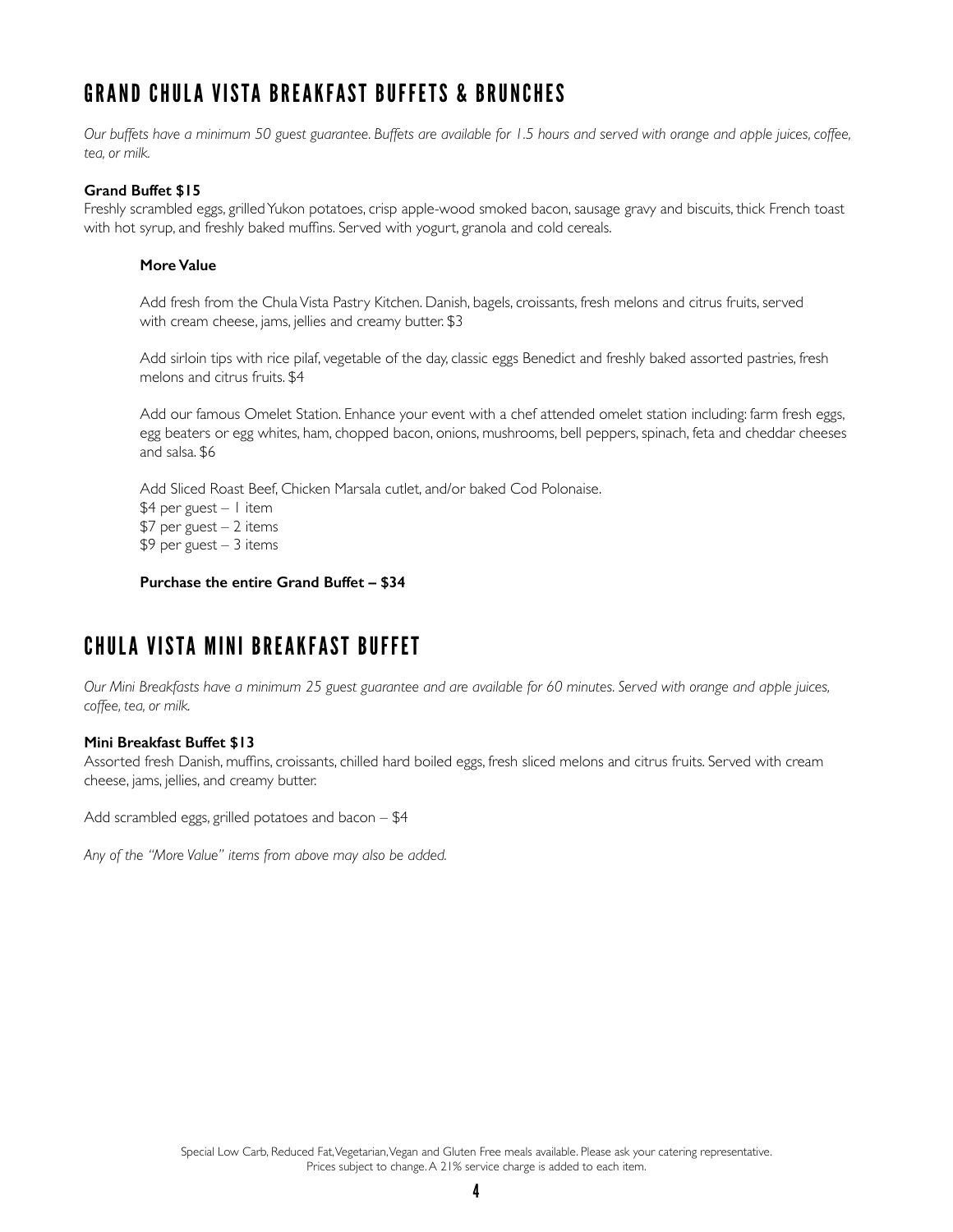# HISTORIC BEGINNINGS – PLATED BREAKFASTS

*Served with Yukon grilled potatoes, basket of freshly baked pastries and breakfast muffins; your choice of bacon strips, sausage links, or sliced Virginia ham; orange and apple juices, coffee, tea, or milk.*

# **Eggs Benedict \$16**

Poached eggs over Canadian bacon and shaved turkey set atop an English Muffin, topped with house made Hollandaise and lemon.

# **Cheese Scramble \$15**

Three country fresh eggs scrambled with three Wisconsin cheeses.

# **Fruit & Melon Platter \$17**

Freshly sliced citrus fruits, melons, berries and centered with yogurt and granola. This is a Chula Vista culinary specialty.

# **Big French Toast Breakfast \$13**

Grilled and ready for hot syrup. Topped with powdered sugar.

# **Breakfast Burrito \$13**

Three freshly scrambled eggs with diced ham and a mild shredded cheddar cheese.



*Fleet of Rowboats* Also referred to as "Canoe Parade" in modern times, this image reflects the height of Victorian leisure time. Notice the top hats and parasols as this "fleet" takes a tour along the Wisconsin River.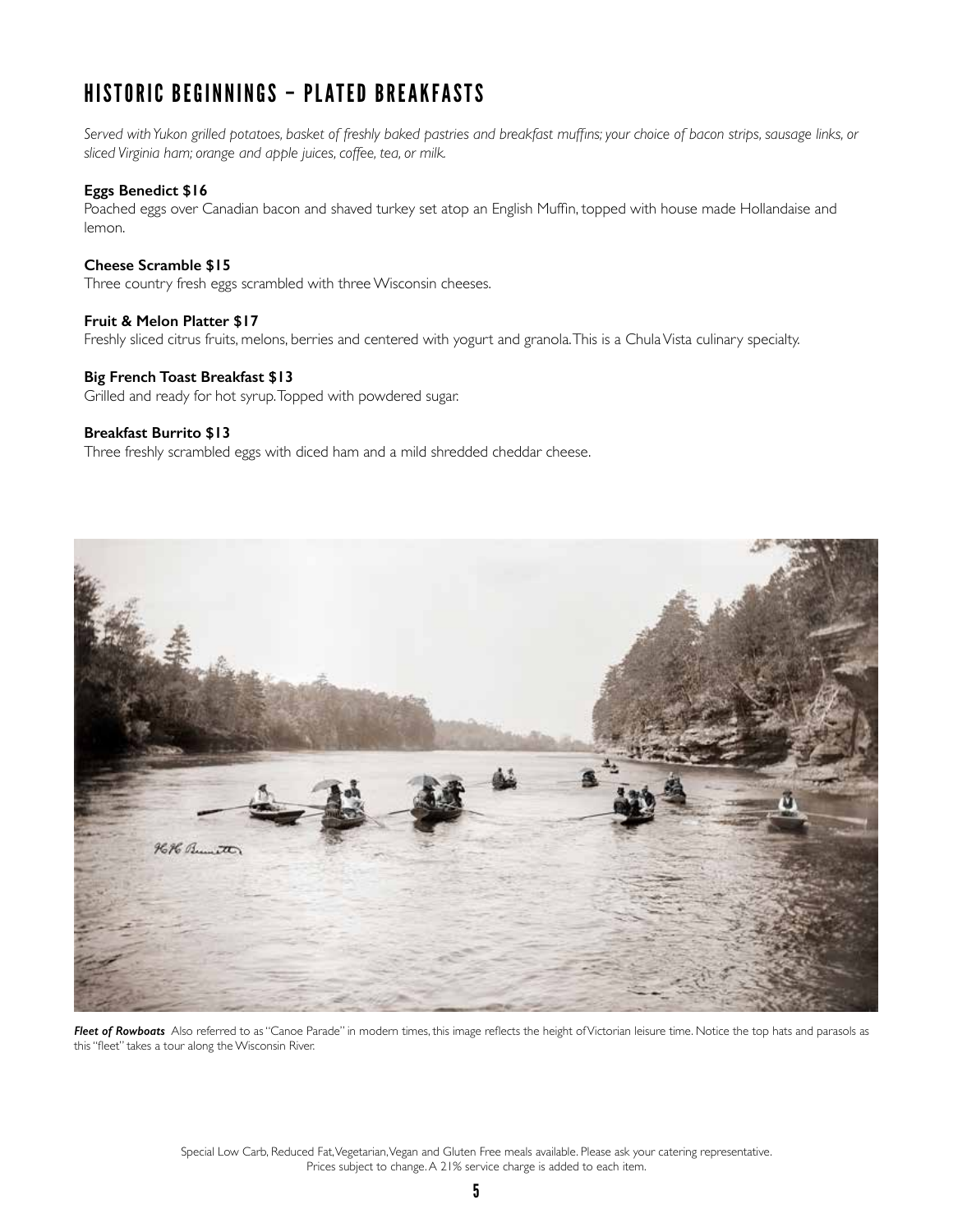# WORKING FOR A LIVING – LUNCHES

*Lunch is served from 11 AM to 2 PM with artisan rolls, coffee, tea, or milk and dessert.*

# **SALAD LUNCH ENTRÉES**

# **Chula Vista Chicken Caesar Salad \$17**

Fresh romaine lettuce and our classic Caesar dressing with Parmesan cheese, garlic croutons, chilled hard boiled egg, red onions, and sliced, chilled chicken breast.

# **BLT Chicken Salad \$17**

Crisp apple-wood smoked bacon, diced red tomato, onion, and iceberg wedge. Served with sliced breaded cutlet of chicken and a lemon mustard mayo dressing with garlic croutons. A Chula Vista favorite.

# **Asian Chicken Sesame Salad \$17**

A mix of fresh cabbage and lettuce greens, onions, tomatoes, Mandarin oranges, water chestnuts, bell peppers, roasted cashews, crunchy seasoned breaded chicken cutlet with an Asian vinaigrette.

# **Chula Cobb Salad \$17**

Grilled apple-wood smoked bacon, chilled hard boiled eggs, iceberg lettuce, sliced chicken breast, diced tomatoes, crumbles of bleu cheese, green onions, and avocado (seasonal) served with a Thousand Island dressing.

# **Kaminski's Honey Aioli Salmon Salad \$19**

The most amazing cold salmon salad on earth. Freshly poached and chilled salmon, served atop fresh baby greens, blistered tomatoes, minced onion, watercress and feta cheese, with a citrus olive oil & vinegar dressing.

# **HOT ENTRÉES**

*Paired with starch and vegetable of the day by our culinary team for flavor and presentation. A \$1 charge applies for pairing substitutions. Entrées are accompanied by either a salad or soup course.*

# **Asiago Cod Provencal \$17**

Baked to perfection, light and flaky Cod, topped with fresh Roma tomato and melted Asiago & Parmesan cheeses, and served aside mashed potatoes.

# **Grilled Salmon à l'orange BBQ \$20**

Red salmon fillets pan seared, then roasted in our 800 degree ovens. Sprinkled with lemon, orange, and lightly glazed with our famous infused Citrus Orange BBQ sauce. Served with rice pilaf.

# **Parmesan Chicken \$19**

Sautéed chicken breast, lightly dusted with Italian herbs,grilled, and topped with Parmesan and marinara. Served over fettuccine.

# **Bourbon Lemon Chicken \$18**

Grilled with lemon juice and brushed with our signature Bourbon glaze. Served with braised pineapple and rice pilaf.

# **Beef Medallions Cabernet \$19**

Hand sliced medallions of tenderloin and sirloin steak, braised with red onions, shiitake mushrooms and rich red Cabernet wine reduction. Served aside a bed of buttered fettuccine.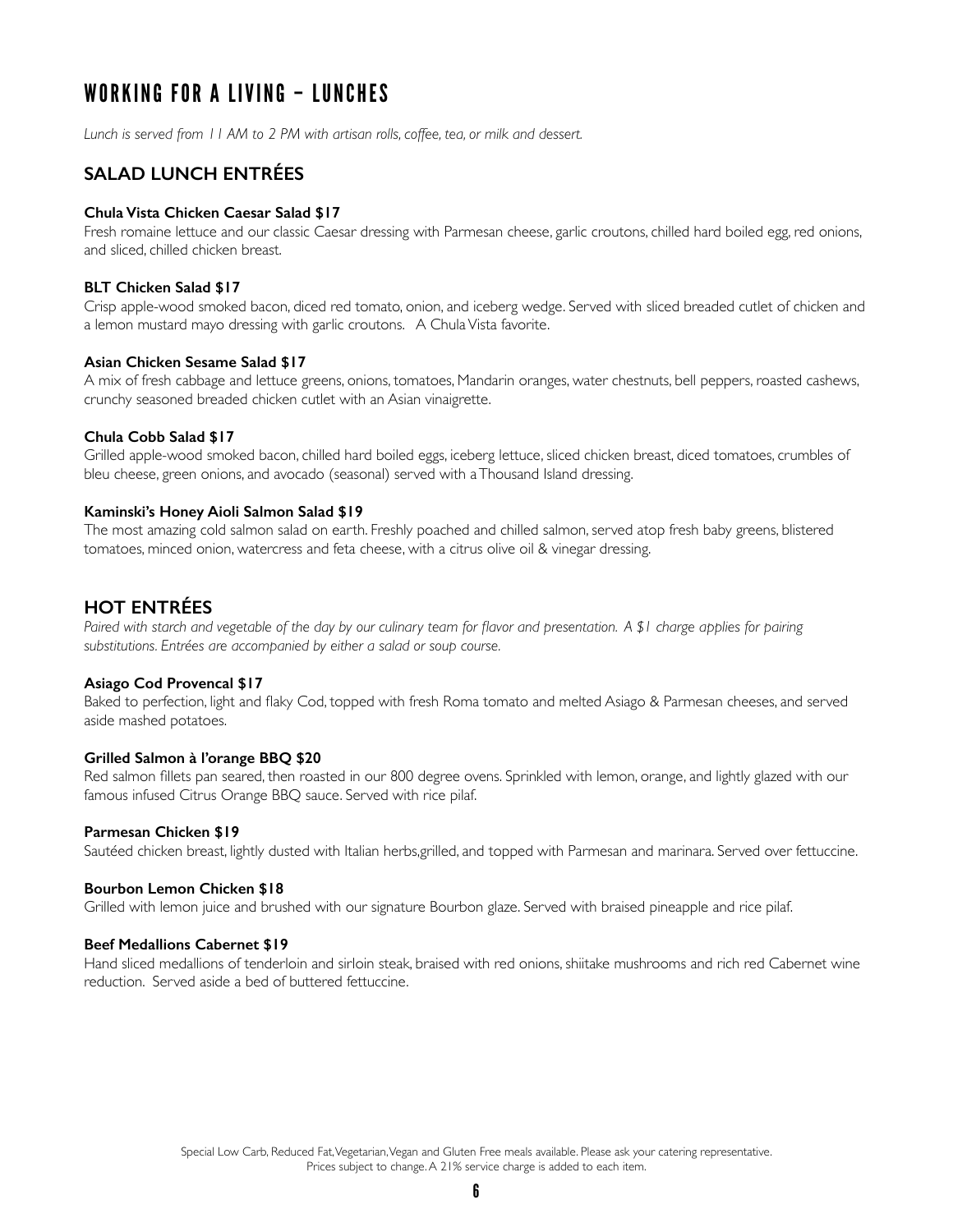# **HOT ENTRÉES**

*Continued*

# **Short Ribs \$20**

Braised beef short ribs, rubbed with Dijon mustard and sherry, served with signature mashed potatoes.

# **Sliced Roast Beef \$19**

Slow-roasted to a tender perfection. Set aside caramelized onions and baby red potatoes. Served with a red wine demi-glace.

# **Sicilian Meat & Sausage Lasagna \$17**

Layers of fresh lasagna noodles, roasted bell peppers, ricotta and cottage chesses, onions, ground beef, Italian sausage, Parmesan and Mozzarella cheeses. Nestled in our signature marinara sauce.

#### **Sweet Chili Pork Loin \$18**

Sliced roast pork topped with a sweet BBQ orange chili glaze. Served with cranberry nut rice pilaf.

#### **Roast Pork Loin \$17**

Tender roast pork loin cutlets set atop homemade mashed potatoes, with chives, celery and sage, layered with a smooth mushroom volute sauce.

# **Grilled Portobello Mushroom Chula Vista \$17**

Two sautéed Portobellos, roasted shredded Pollack, wilted spinach, cheddar and Gorgonzola cheeses. Served atop rich demiglace and topped with savage onions.

# **Philly Steak and Cheese Pesto \$18**

Famous hand cut strips of sirloin steak grilled to a tender well done with green chilies, onions, pesto and salsa, then rolled into a double burrito shell with mozzarella and jack cheese and grilled dry and hot.

# CIVIL WAR SANDWICHES & BOX LUNCHES

*Box Lunches include potato salad or potato chips, a pickle and dessert.*

# **Cheesy Deli Stacker Box \$18**

Shaved ham with slivered red onions, stacked in our famous cheesy roll with lettuce & tomato.

# **Henry's Hoagies Box \$18**

Roast beef, Genoa salami, roast turkey, smoked ham, and cheddar cheese on a hoagie roll with lettuce and tomato.

# **Sliced Roast Sirloin Box \$18**

Sliced beef, stacked with sliced red onion, and cheddar cheese. Served on a pretzel roll with lettuce and tomato.

# **Chicken Salad Croissant Box \$18**

Fresh chicken salad served on a bed of leaf lettuce, set in a flaky croissant and topped with tomato and bacon.

# **Cold Tuna Salad Pocket Box \$19**

Freshly made white tuna salad, with onions, our own house mayo, and just a bit of dill pickle, and put in a pita pocket for easy eating. Served with diced tomato and cucumber.

# **Old World Turkey Box \$17**

Hand carved slide turkey breast on Old Wisconsin cheesy bread, shredded lettuce, and diced tomato. Served with potato salad or creamy cole slaw on the side, and a pickle.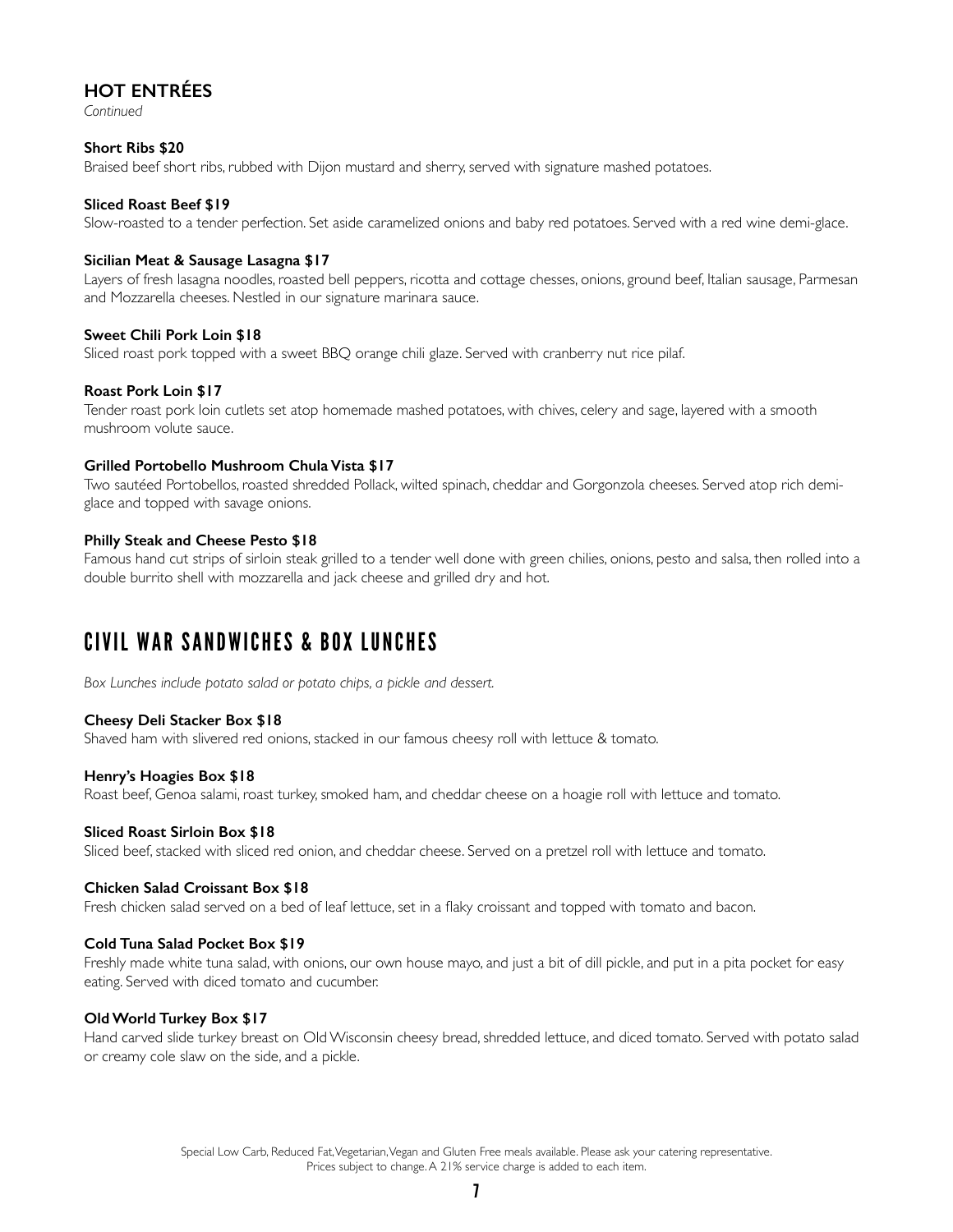# RUNNING ON THE RIVER LUNCHEON SANDWICH BARGES

*Served in the spirit of the turn of the century. Minimum 25 guests.*

# **Hot Sandwich Barge \$19**

Sliced roast beef served with hot au jus and roasted pulled pork BBQ. Accompanied by sliced Cheddar, Swiss, and Pepper Jack cheeses, and fresh artisan rolls and buns. Includes mustard, mayonnaise, horseradish, onion, freshly cut relish bar and pickles, with our signature Chula Vista spinach and artichoke vegetable dips. Also coleslaw, potato salad, and homemade kettle chips. Served buffet style.

# **Soup and Salad Barge \$13**

Served chilled, it is what we are famous for in Wisconsin. Fresh and bountiful green salad bar with two varieties of crisp garden greens and all the toppings, including shredded cheese, chilled hard boiled egg, fresh diced vegetables and Chula Vista's barge soup of the day. Served buffet style with artisan rolls and butter.

# **Soup and Sandwich Barge \$16**

Piled high sliced turkey and shaved ham, chicken and tuna prepared salads, assorted sliced cheeses, leaf lettuce, tomatoes, horseradish, onions, mustards and mayonnaise, pickles, and artisan rolls. Includes Chula Vista's barge soup of the day. Served buffet style.

# **Soups of the Day:**

Sunday: Minestrone Monday: Beef Vegetable Tuesday: Creamy Chicken & Rice Wednesday: French Onion Thursday : Ham & Potato Friday : Tomato Basil Bisque Saturday: Chicken & Dumpling

# **Premium Soups \$2**

Cream of Mushroom Wisconsin Beer Cheese Chicken, Rice and Vegetable Mulligatawny Tailgate Chili Prime Rib & Vegetable Cheesy Broccoli Tortilla Navy Bean

Baked French Onion Gratin \$4.50 Lobster Bisque \$5.50

#### *Eating on Board*

One of many photos of Bennett's "Raftsman's" or "Raftsmen" Series this photo shows meal time on the raft. Notice the stove in the background. Raftsmen spent most of their lives on their rafts as they traveled along rivers hauling lumber, including many meals.

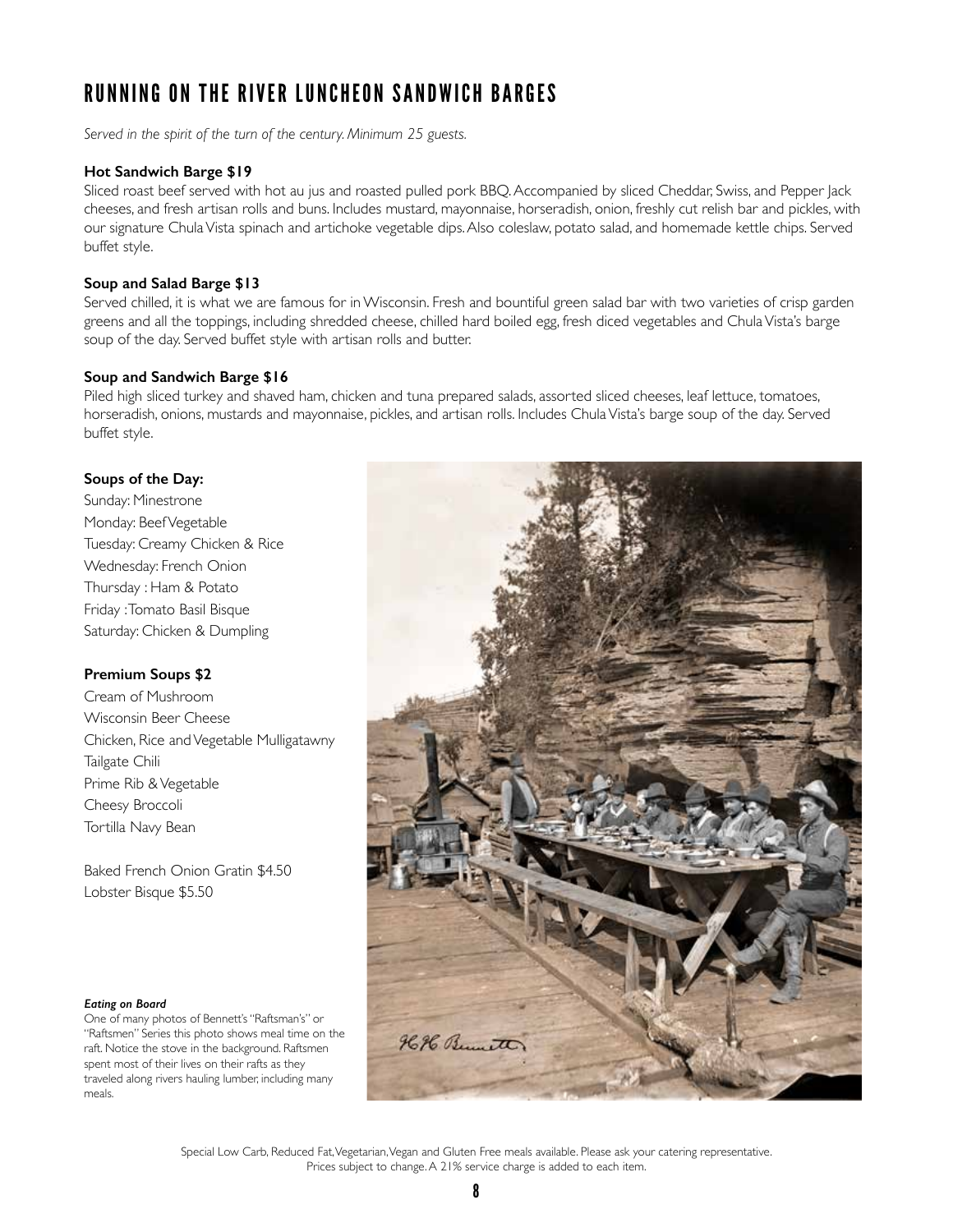# OLD KILBOURN LUNCHEON BUFFETS

*Minimum 50 guests. Served from 11 AM–2 PM.*

*Luncheon buffets include a green salad at your table or on the buffet, with artisan rolls and butter, choice of two starches, one vegetable, and coffee, tea or milk. Additional items can be added by asking your sales representative.*

**Choose any two entrees \$24 Choose any three entrees \$28**

# **CHOICE OF SALAD**

Mixed Green Salad Caesar Salad Roasted Root Vegetables Salad

# **STARCHES** *please choose 2*

Parmesan Mushroom Risotto Mashed Potatoes Garlic Mashed Potatoes Buttery Lemon Garlic Jasmine Rice Oven Roasted Baby Red Potatoes Mashed Maple Sweet Potatoes

# **POULTRY**

Herb Roasted Honey Glazed Chicken Wild Mushroom Chicken California Chardonnay Chicken Roasted Sliced Turkey

# **SEAFOOD**

Baked Cod with Lemon Dill Caper Sauce Caribbean Encrusted Mahi-Mahi

# **BEEF**

Meat Loaf Salisbury Steak Bourguignon Medallions

# **BUFFET ADD-ONS**

Add Sliced Ham – \$4 per guest Add Sliced Turkey – \$4 per guest Add Sliced Roast Beef – \$5 per guest Add chef carved Pig Roast – \$10 per guest Add chef carved Prime Rib Au Jus – \$12 per guest Add chef carved Medium Rare Tenderloin – \$9 per guest

# **CHOICE OF DRESSINGS** *please choose 2*

Ranch Caesar<br>French Balsami Balsamic Vinaigrette Thousand Island Blue Cheese Italian Bacon Lemon Aioli

# **VEGETABLES** *please choose 1*

Ratatouille Squash & Parmesan Whole Fresh Green Beans Amandine Buttered Green Beans & Carrots Broccoli Crowns Parmesan Bacon Brussels Sprouts

# **PORK**

Pork Loin Mushroom Veloute Pork Loin Marsala

# **VEGETARIAN**

**Ratatouille** Creamed Spinach Tortellini



*Looking Out Boat Cave* Two men navigate a canoe along the other side of a "cave" on the Wisconsin River. H. H. Bennett had difficulties with this shot as his subject kept resulting as shadowy blurs. He took extreme measures to ensure he had enough light and definition- he whitewashed the rocks to create more illumination.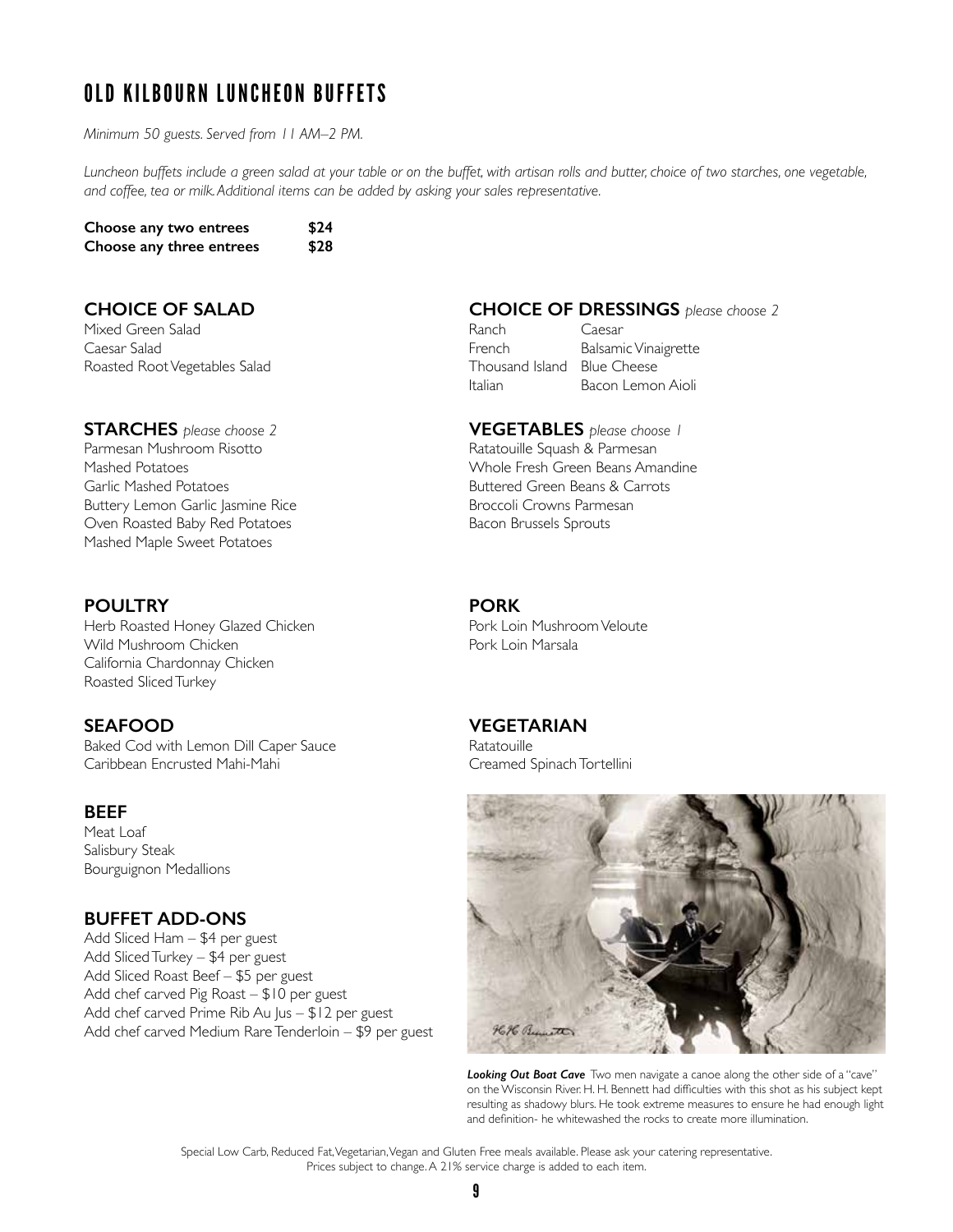# THEME LUNCHEON BUFFETS

*Minimum 50 guests. Served from 11 AM–2 PM.*

# **Deli Chula Vista \$22**

Featuring shaved hams, turkeys, Genoa salami & roast beef, sliced cheeses including Swiss, Pepper Jack, Cheddar, and American. Accompanied by fresh artisan rolls, buns, and sandwich condiments. Signature vegetable dips with dipping vegetables. Plus horseradish, tomatoes, onions, green leaf lettuce, coleslaw, potato salad, and homemade kettle chips. Finished off with freshly baked cookies for dessert.

Add our homemade deli soup of the day for an additional \$3

# **Timber River Tailgate Barge \$21**

Grilled hamburgers and hot dogs or Wisconsin brats, baked beans, coleslaw, potato salad and sliced watermelon. Served with vegetable relishes and dill dip. Plus horseradish, tomatoes, onions, green leaf lettuce, homemade kettle chips, and condiments. Served with chocolate fudge brownies.

| Add both hot dogs and Wisconsin brats | \$2  |
|---------------------------------------|------|
| Add grilled plump chicken breasts for | \$3  |
| Add grilled New York strip steak for  | \$13 |

# **Kilbourn City Fajita Barge \$18**

Includes our famous Kilbourn City salad of tomato cucumber vinaigrette, Greek marinated mushrooms, cole slaw, fried corn tortilla chips, salsa, soft flour tortillas, hard corn shells, seasoned chicken, onions, bell peppers, cheddar, guacamole, sour cream, salsa, tomatoes and lettuce. Served with fried beans, rice, our famous Sopapillas dessert (a fried pastry drizzled with honey and sugar), coffee, tea, and milk.

| Add Fajita beef                | \$3 |
|--------------------------------|-----|
| Add Fajita beef enchiladas \$3 |     |
| Add Fajita shrimp stir fry \$6 |     |

# **Uncle Louie's Pasta Barge \$18**

Three cheese ravioli and penne pasta, served with marinara and alfredo sauces. Accompanied by a grilled antipasto and olive bar, fresh Italian rolls and breads, and wheels of Parmesan and Romano cheeses. Includes Caesar salad, panzenella bread and marble cake for dessert.

| Add Creamy Pesto Tortllini      | \$3 |
|---------------------------------|-----|
| Add Vegetarian Lasagna          | \$3 |
| Add Spaghetti & Meatballs       | \$3 |
| Add Broccoli Fettuccine Alfredo | \$3 |
|                                 |     |



*The Fleet Just Below The Dam In The Dells Raftsman's Series No. 1403* Multiple rafts are loaded with felled trees to move along the river. Rafts like this were barge-like in size and shape. They required experts to navigate them, especially along tricky areas of the river and held large quantities of timber and men.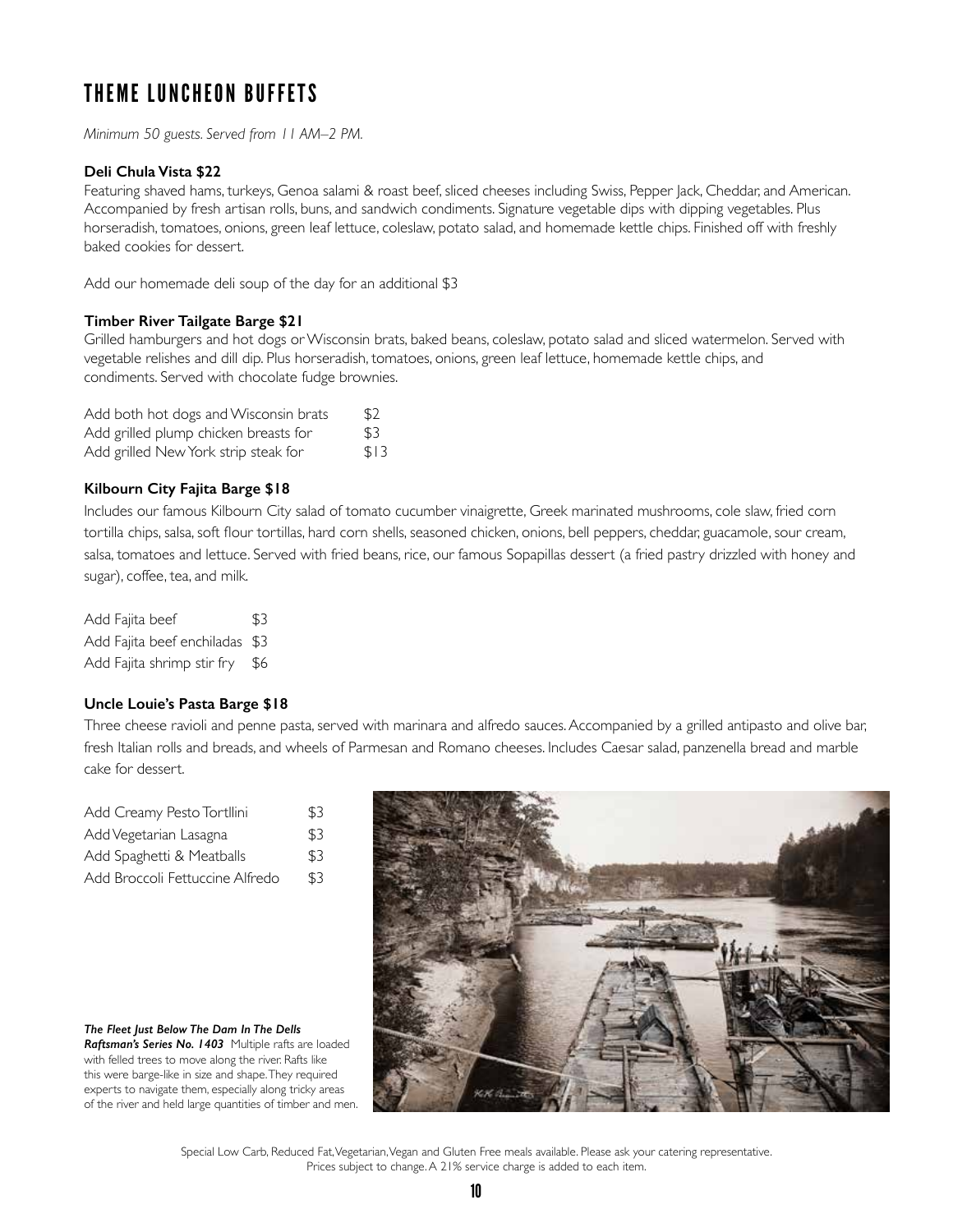# BEVERAGE

# **HOSTED BAR – PER PERSON PRICES**

# **1 HOUR**

| Beer, Wine and Soda | \$13 |
|---------------------|------|
| Resort Brands       | \$17 |
| Premium Brands      | \$22 |

# 2 HOURS

| Beer, Wine and Soda | \$19 |
|---------------------|------|
| Resort Brands       | \$26 |
| Premium Brands      | \$33 |

(After 2 hours, each additional 30 minutes – \$5 per guest)

# **DRINK TICKETS**

Resort Brands \$6 Premium Brands \$8

# **SIGNATURE DRINK**

Prices vary by drink selection. Consult with your coordinator.

# **CASH BAR PRICING**

| <b>Bottled Water</b>   | \$3    |
|------------------------|--------|
| Craft & Specialty Beer | \$6    |
| Domestic Beer          | \$5    |
| House Wine             | \$6    |
| luice                  | \$3.75 |
| Non-Alcoholic Beer     | \$5    |
| Premium Brands Spirits | $$8+$  |
| Resort Brands Spirits  | $$6+$  |
| Soft Drinks            | \$2.75 |
|                        |        |

*Prices are subject to change.*

# **HALF BARREL OF BEER**

Domestic \$350

Craft & Specialty Consult with your Coordinator

# **DROP SERVICE**

- Standard Brands \$45 per bottle Premium Brands \$65+ per bottle Domestic Brands \$14 per 6 pack Craft and Specialty Beer \$18 per 6 pack
	-

# **SPIRITS**

# **RESORT BRANDS**

Amaretto Bacardi Cabo Wabo Blanco Captain Morgan Dry Vermouth Jim Beam Johnny Walker Red Kessler Korbel Brandy Malibu New Amsterdam Vodka Peach Schnapps Seagram's 7 Southern Comfort Sweet Vermouth **Tanqueray** Triple Sec

# **PREMIUM BRANDS**

Amaretto Di Saronno Bailey's Chivas Regal 12yr Courvoisier Crown Royal Grey Goose Hendrick's Gin Jack Daniels Jameson Johnny Walker Black Kahlua Maker's Mark Patron Silver



*Behind Steamboat Rock; The Thinker* H. H. Bennett sits on the edge of his row boat with his portable dark room tent behind him (in the boat). The view shows the Wisconsin River near Gates Ravine, in reference to boat captain Leroy Gates. Steamboat Rock is located here at Chula Vista.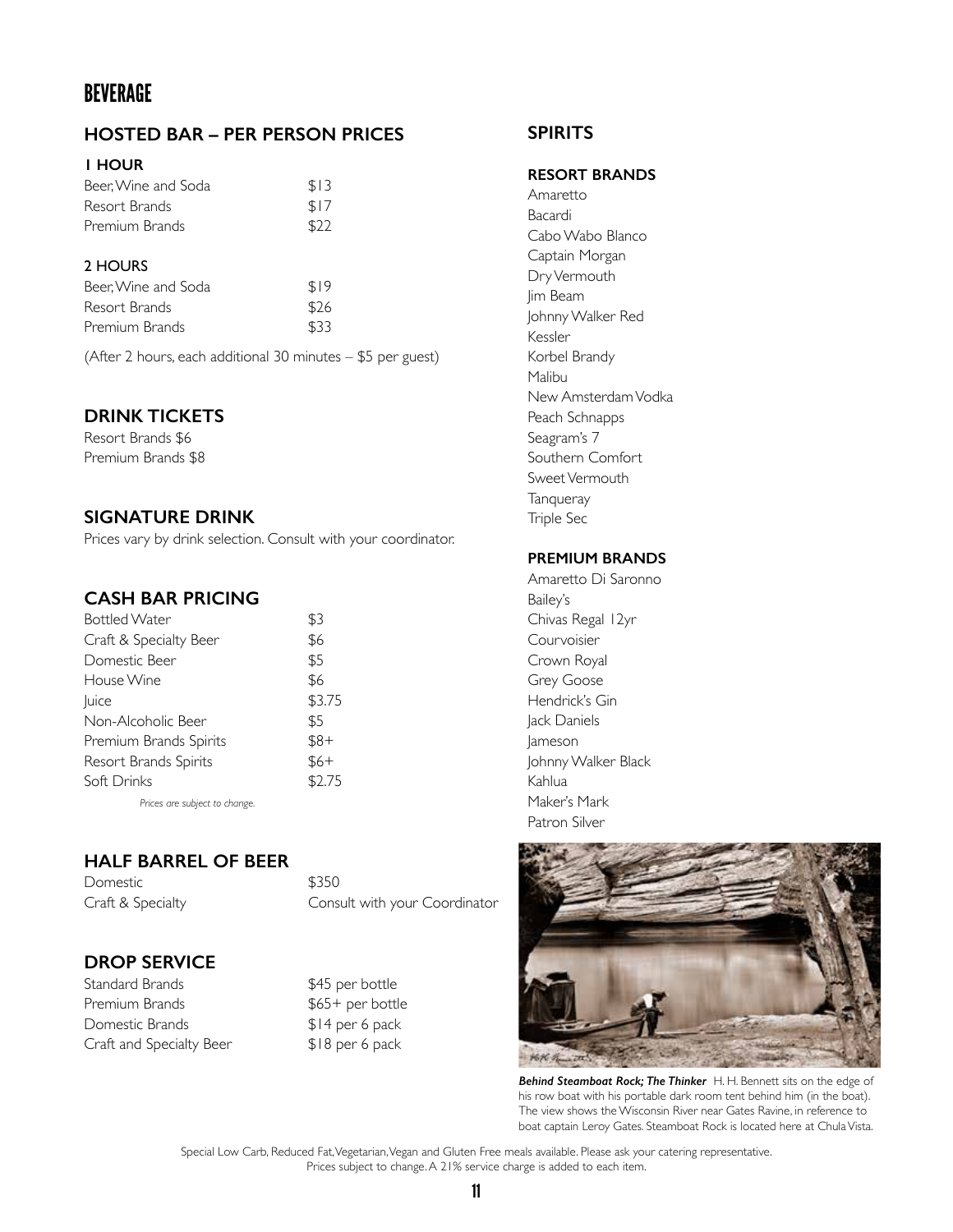# BEVERAGE

# **WINES**

**LEVEL ONE** \$6 Per Glass • \$22 Per Bottle J Roget Brut – *Sparkling* Fetzer – *Chardonnay, Pinot Grigio, Moscato, Merlot, Cabernet Sauvignon, Pinot Noir*

**LEVEL TWO** \$8 Per Glass • \$35 Per Bottle Kendall Jackson – *Chardonnay, Cabernet Sauvignon, Merlot*

# **SPECIALTY STATIONS**

*These exciting stations can be added to your reception to give your guests a unique experience and are self-served.*

# **BLOODY MARY BAR \$220 – Serves 25 guests**

Bloody Mary Mix, Pickles, Olives, Lemon, Brussels Sprouts, Pepperoncini, Celery, Cherry Tomatoes, Cubed Cheese, Tito's Vodka

# **MIMOSA BAR \$170 – Serves 25 guests**

Includes three bottles of champagne, fresh orange juice, cranberry juice, fresh cut fruit tray, rock candy swizzle sticks, and served in a champagne flute.

# **COFFEE SERVICE**

\$35 per gallon Regular or Decaf Coffee 1 .5 gallon, 3 gallon and 5 gallon urns available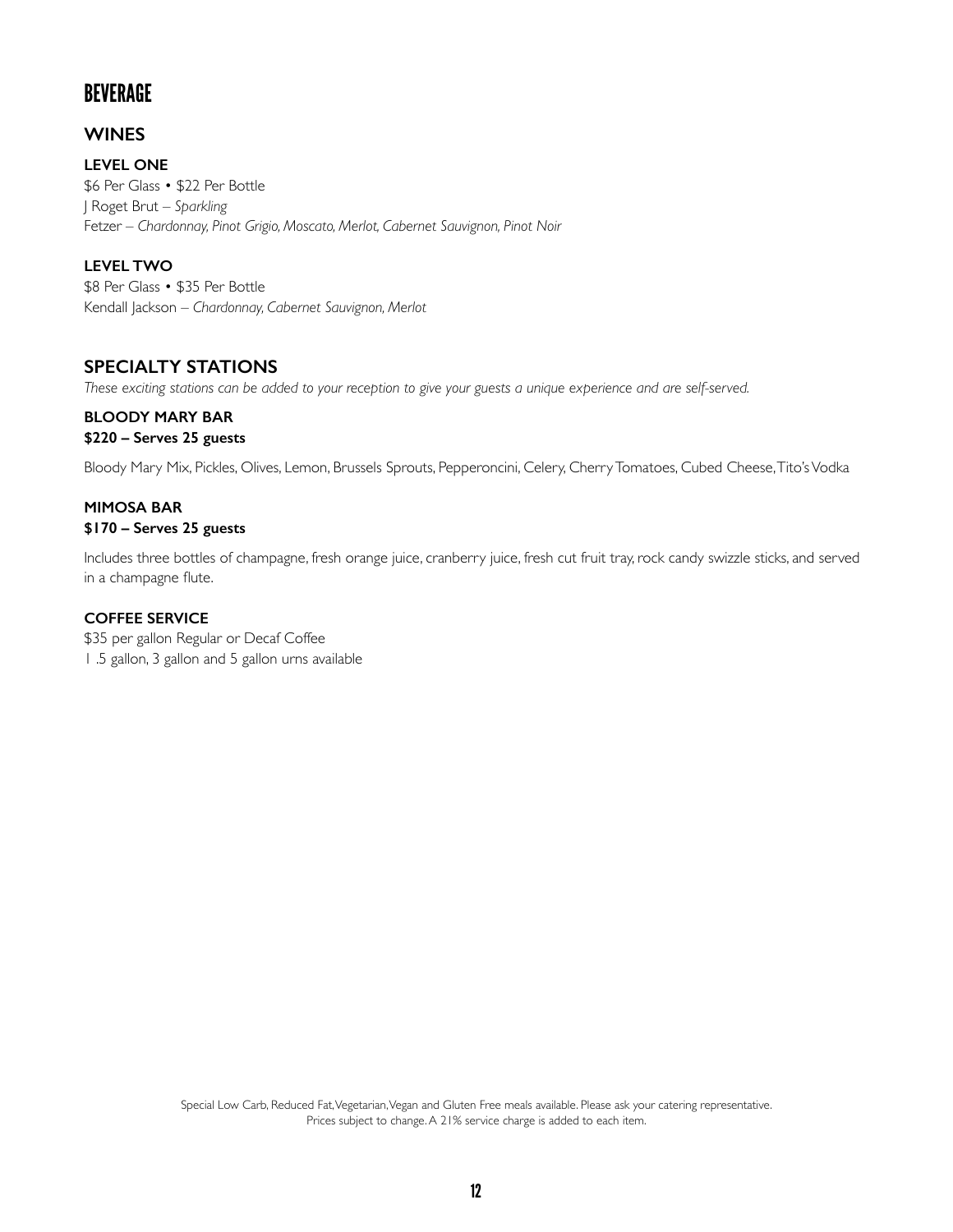# BEVERAGE

# **MAKE YOUR BAR LOCAL**

**Driftless Glen Brandy** 5-year reserve distilled in Baraboo using bourbon barrels

**Wollersheim Prairie Fume** Made in Prairie du Sac, this is a crisp, fresh semi-dry white wine – citrus and tropical

**Leinenkugel's Seasonal Beer** Pot distilled with corn, rye and barley in Milwaukee

**New Glarus Moon Man** No Coast Pale Ale – an American Ale made in New Glarus

**Potosi Tangerine IPA** West Coast style IPA infused with 100% Tangerine juice from Potosi, Wisconsin

**Fawn Creek Winery Kilbourn Red** Cranberry-flavored "Shiraz" from Wisconsin Dells



*The Bird's Nest "At the Dells"* A large group assembled on the porch of one of the many quaint resort 'cottages' which dotted the river to serve the visiting public at the turn of the 20th Century. Bennett would often take a group photograph, then have prints available at his studio when they returned to Kilbourn City. The Bird's Nest is immediately adjacent at the south end of Chula VIsta Resort and still stands intact today.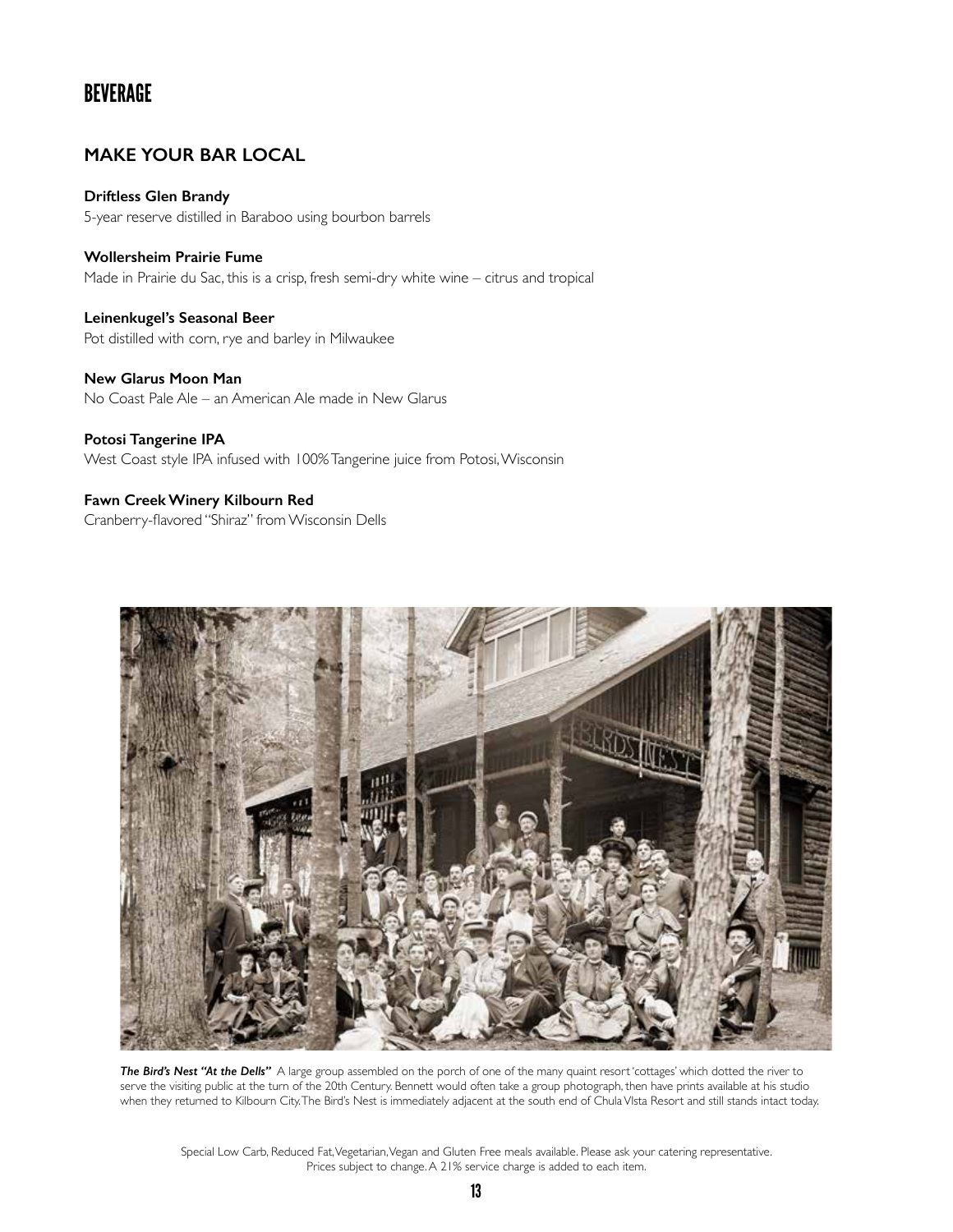# WINE LIST

# **BLUSH WINE**

Wollersheim Blushing Rose \$22

# **WHITE WINE**

| Fetzer Chardonnay                | \$22 |
|----------------------------------|------|
| Fetzer Moscato                   | \$22 |
| Fetzer Pinot Grigio              | \$22 |
| Wollersheim Prairie Fume         | \$27 |
| Wollersheim White Riesling       | \$27 |
| Kendall Jackson Chardonnay       | \$41 |
| Pine Ridge Chenin Blanc Viognier | \$45 |
| St. Michelle Riesling            | \$45 |
| Electra Moscato                  | \$45 |

# **RED WINE**

| Fetzer Merlot                      | \$22 |
|------------------------------------|------|
| Fetzer Cabernet Sauvignon          | \$22 |
| Fetzer Pinto Noir                  | \$22 |
| Wollersheim Domaine du Sac         | \$34 |
| Mejomi Pinot Noir                  | \$45 |
| Seghesio "Sonoma" Zinfandel        | \$45 |
| Kendall Jackson Merlot             | \$41 |
| Kendall Jackson Cabernet Sauvignon | \$41 |
| <b>Black Station Malbec</b>        | \$40 |
| Luminary Red Blend                 | \$40 |
| Rodney Strong "Sonoma"             | \$45 |

# **SPARKLING**

| J Roget, Brut         | \$19 |
|-----------------------|------|
| Roget, Spumante       | \$19 |
| Korbel Brut           | \$25 |
| Martini & Rossi Asti  | \$34 |
| Schramsberg Brut Rose | \$80 |



*"Cook and Cookie"* Ashley Bennett (Cookie) who volunteered his services during a series of photographs, and (Cook) Mike Lane on the Arpin fleet of lumber rafts in 1886.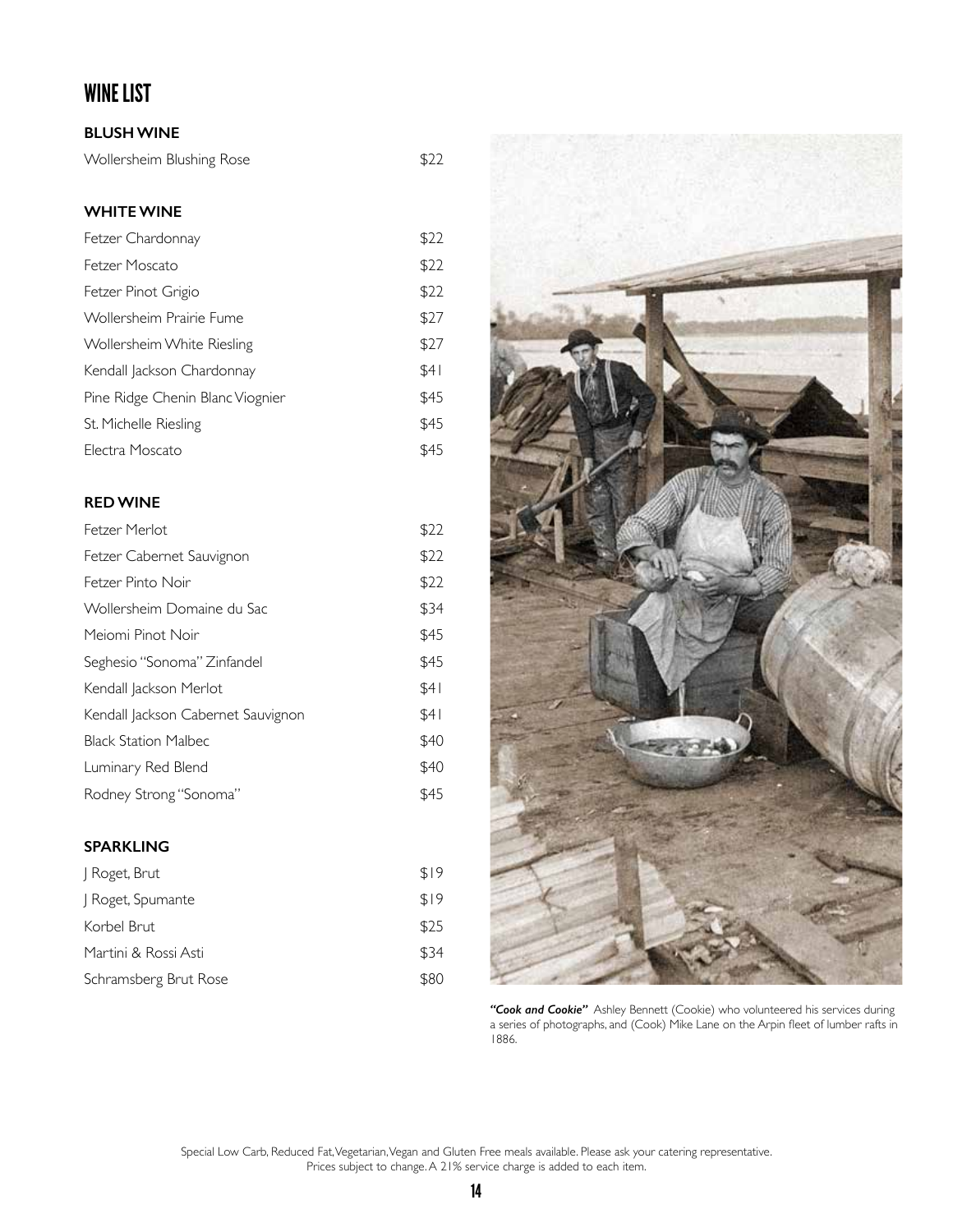# A LA CARTE RECEPTIONS

# **HOT HORS D'OEUVRES**

| Prices are per dozen                          |      |
|-----------------------------------------------|------|
| Crab Stuffed Mushroom Caps*                   | \$37 |
| Meatballs (BBQ or Swedish)*                   | \$20 |
| Naked Buffalo Wings with Bleu Cheese Dressing | \$25 |
| Vegetable Egg Rolls with Plum Sauce*          | \$25 |
| Pork Spring Rolls with Sweet & Sour Sauce*    | \$25 |
| Brie & Raspberry in Phyllo*                   | \$45 |
| Pork Pot sticker with Teriyaki                | \$20 |
| Crab Cakes with Lemon Dijon*                  | \$50 |
| Beef & Pepper Kabobs                          | \$35 |
| Wonton Chip with Tuna*                        | \$35 |
| Asian Skewers – Beef                          | \$35 |
| Asian Skewers – Chicken                       | \$25 |
| Bacon Wrapped Pineapple Chicken               | \$30 |
| Buffalo Wings with Bleu Cheese                | \$30 |
| Miniature Quiche                              | \$25 |
| Lamb Lollypop                                 | \$40 |
| Scallop Spoons                                | \$36 |
| Oysters Rockefeller                           | \$39 |
| Mini Sandwiches                               | \$30 |

# **COLD HORS D'OEUVRES**

| Prices are per dozen                                 |      |
|------------------------------------------------------|------|
| Shrimp Cocktail                                      | \$35 |
| Peel & Eat Shrimp                                    | \$15 |
| Blackened Ahi Tuna                                   | \$45 |
| Gourmet Deviled Eggs                                 | \$25 |
| Includes Traditional, Avocado, & Tobiko Deviled Eggs |      |
| Cherry Tomato BLT                                    | \$25 |
| Roasted Balsamic Cranberry and Havarti Crostini      | \$30 |
| Caprese Skewer                                       | \$30 |
| Mini Fruit Kabobs                                    | \$25 |
| Shrimp Spoons                                        | \$38 |
| Sushi Spring Rolls                                   | \$48 |
| California Rolls                                     | \$38 |
| Oysters                                              | \$38 |

# **PLATTERS (COLD)**

| Serves 25-30 guests                                        |       |
|------------------------------------------------------------|-------|
| Fresh Fruit Tray                                           | \$75  |
| Vegetable Tray with Buttermilk Ranch Dip                   | \$60  |
| Cubed Cheeses, Salami, Ham and Crackers                    | \$110 |
| Cheese Spread and Cracker Tray                             | \$50  |
| Mediterranean Platter                                      | \$150 |
| Meat, Cheese, Olives, Grilled Vegetables                   |       |
| Caprese Platter                                            | \$80  |
| California Rolls                                           | \$125 |
| Fresh Wisconsin Cheese Curds                               | \$90  |
| Bruschetta Platter (All Served on Bruschetta Bread)        |       |
| Classic: Tomato Basil                                      | \$90  |
| Buffalo: Grilled Chicken, Buffalo Sauce, Blue Cheese \$100 |       |
| Asian: Seared Tuna, Sesame Seeds, Wasabi Sauce             | \$125 |

# **SNACKS**

| Serves 25-30 guests                                        |      |
|------------------------------------------------------------|------|
| Homemade Kettle Chips & Onion Dip                          | \$60 |
| Tri-colored Tortilla Chips & Salsa                         | \$60 |
| Pretzel Bites & Cheese Spread                              | \$60 |
| Nuts & Bolts Party Mix, Popcorn & Salted Peanuts           | \$35 |
| Mini Assorted Cold Sandwiches on Brioche Bun               | \$85 |
| Perfect for Cocktail Hour or getting ready on the day of - |      |

*Room delivery is available.*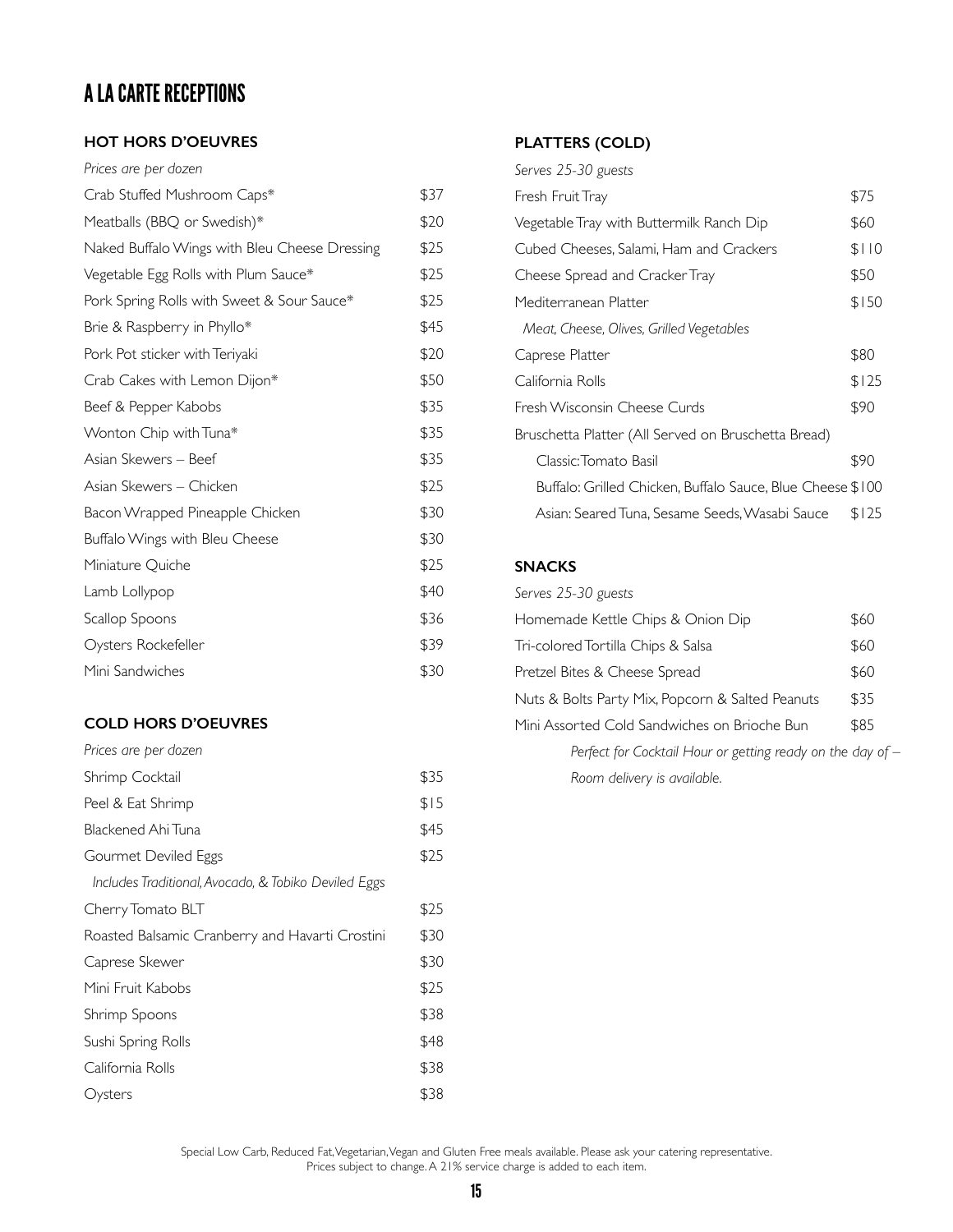# THE AMERICAN LANDSCAPE ACTION STATIONS

*Served with an assortment of tiny artisan rolls. These stations are intended to enhance additional menu items.* 

#### **Pork Loin \$135**

Serves 20-25. Roasted with herb wine sauce.

#### **Sugar Cured Baked Country Ham \$165**

Serves 30-35. Hearty sugar-cured ham served with honey Dijon sauce.

#### **Carved Roasted Top Sirloin \$175**

Serves 30-35. Juicy, tender, thinly sliced with a Merlot mushroom bordelaise.

#### **Whole Fresh Tom Turkey \$175**

Serves 30-35. Golden roasted and carved to order with cranberries, stuffing and herb aioli.

#### **Classic Roasted Medium Rare Beef Tenderloin \$250**

Serves 20-25. Served medium-rare with Béarnaise sauce, sautéed mushrooms and creamy horseradish.

#### **Roast Inside Top Round of Beef \$275**

Serves 50-55. Juicy and most flavorful part of the sirloin. Served with a mushroom bordelaise.

#### **Chef Carved Prime Rib \$325**

Serves 30-35. The centerpiece of a truly special meal. Delicately marbled and carved to perfection.

# SPECIALTY FOOD STATIONS

*These stations are intended to enhance additional menu items.*

#### **Milk Chocolate Fountain \$425**

Serves 75 people and up. Our towering fountain of dripping chocolate, seasonal fruit, rice crispy bars, gaufrettes, marshmallows, pretzel rods, graham crackers, and Oreos. Served buffet style.

#### **Stir-Fry Over the Top Sauté Station \$13 per person**

Choose from fresh pineapple, water chestnuts, Mandarin oranges, fresh vegetables, tomato, egg, and chicken. Signature sauces include: Garlic, Teriyaki, Ginger, Orange, Sweet & Sour, and Sweet Chili. Add Sirloin for \$2 or Shrimp for \$4.

#### **Mac & Cheese Bar \$8 per person**

Noodles: Cavatappi Sauce (pick 2): Buttered, Cheddar, White Cheddar Toppings (pick 5): Bacon, Fried Onions, Sliced Grilled Hot Dogs, Green Peas, Sautéed Mushrooms, Cheese, Broccoli, Scallions

#### **Grilled Cheese Bar \$9 per person**

Pick from our homemade breads and a variety of cheese & extras. Breads (pick 2): White, Whole Wheat, Rye, Marble Rye, French Bread Cheeses (pick 3): Cheddar, Mozzarella, Fontina, Jalapeño Jack, Havarti, Swiss, American Extras (pick 5): Bacon, Ham, Pesto, Avocado, Tomato, Pickles, Jalapeños, Spinach, Apples, Mayo, Peanut Butter, Jelly, Chipotle Aioli

#### **Green Salad Bar \$6 per person**

Crisp iceberg lettuce, ribbon cut Romaine lettuce, and two dressings with slivered red onions, sliced cucumbers, diced tomatoes, sliced black olives, grated Parmesan cheese, bacon bits, chopped egg, cottage cheese, cole slaw, pasta salad, and shredded American cheese. Served buffet style.

#### **Potato Bar \$8 per person**

Includes homemade garlic mashed, cheesy mashed and baby steamed red potatoes, with toppings of bacon, chives, peppers, sour cream, grilled chicken, cheddar and feta cheeses.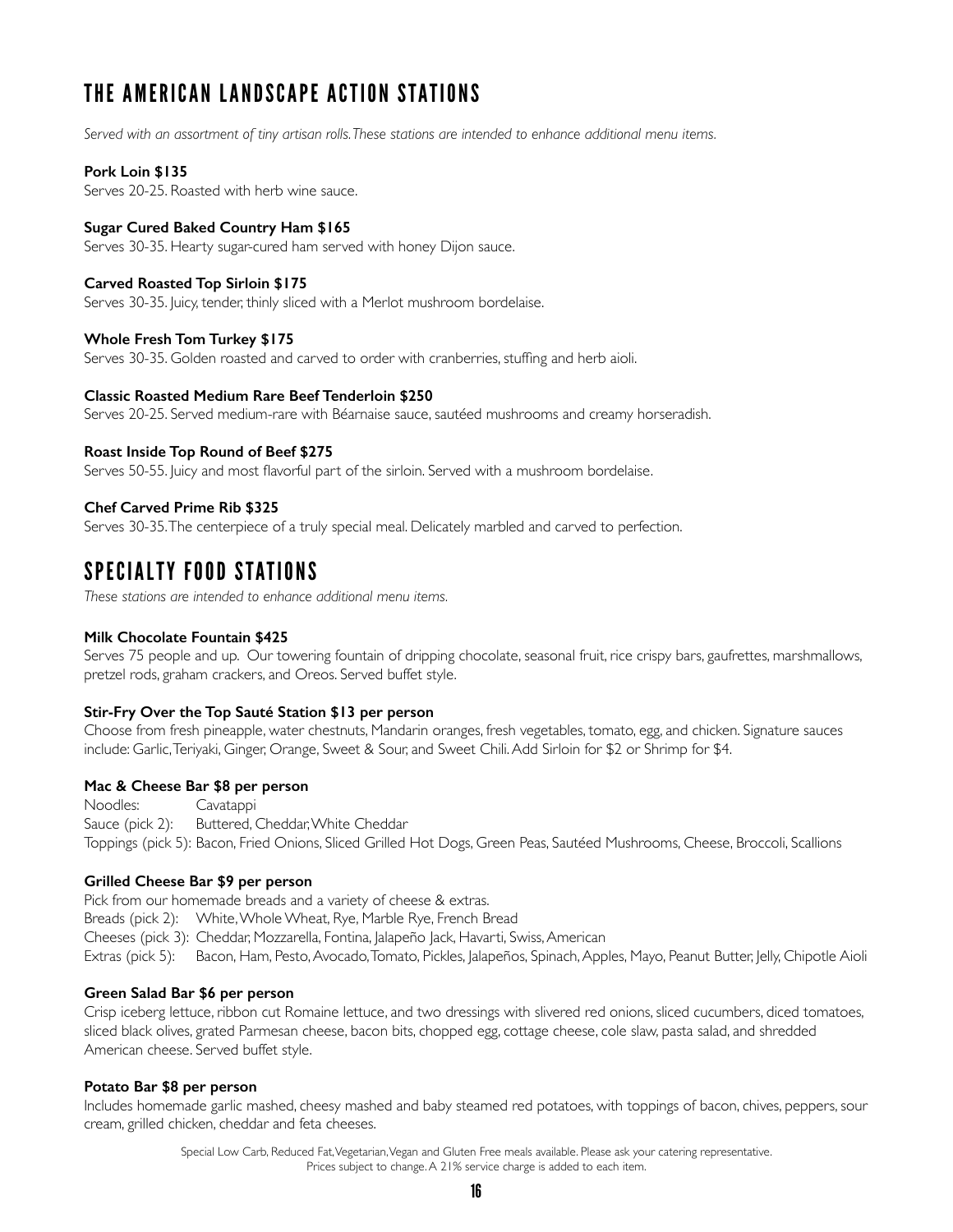# ONE HOUR HORS D'OEUVRES RECEPTION

*Minimum of 25 guests. Hors d'oeuvres reception service is for 1 hour.*

# **FOR LIGHT APPETIZER**

*We prepare 5 apps per guest* \$12 per guest Choose 4 from the list below

**HOT SELECTIONS**

# **FOR MEDIUM APPETIZER**

*We prepare 8 apps per guest* \$18 per guest Choose 5 from the list below

# **FOR HEAVY APPETIZER**

*We prepare 12 apps per guest* \$23 per guest Choose 6 from the list below

# **COLD SELECTIONS**

Meatballs – BBQ or Swedish Hot Spinach Dip Crab Cake Stuffed Mushroom Caps Pot Stickers Pork Spring Rolls with Sweet & Sour Sauce Chicken Quesadillas Minature Quiche Vegetable Egg Roll Variety of Pizzas Chicken Wings

Homemade Kettle Chips & Onion Dip Tri-Colored Tortilla Chips & Salsa Pretzel Rods & Cheese Spread Bruschetta (Tomato Basil) Mini Fruit Kabobs Vegetable Tray with Dip Deviled Eggs Cubed Cheeses, Salami and Ham with Crackers Cherry Tomato BLT

*Items from the A La Carte Hot and Cold Hors d'oeuvres section (page 15) can be added to any of the above basic packages.*



*"Apollo #1 Steamboat at Larks Hotel Landing"* The steamboat APOLLO was built in 1898 and showed visitors the wonders of the Wisconsin River at the Dells for over 30 years. She sank in 1931. The Larks Hotel was located just south of Chula Vista Resort.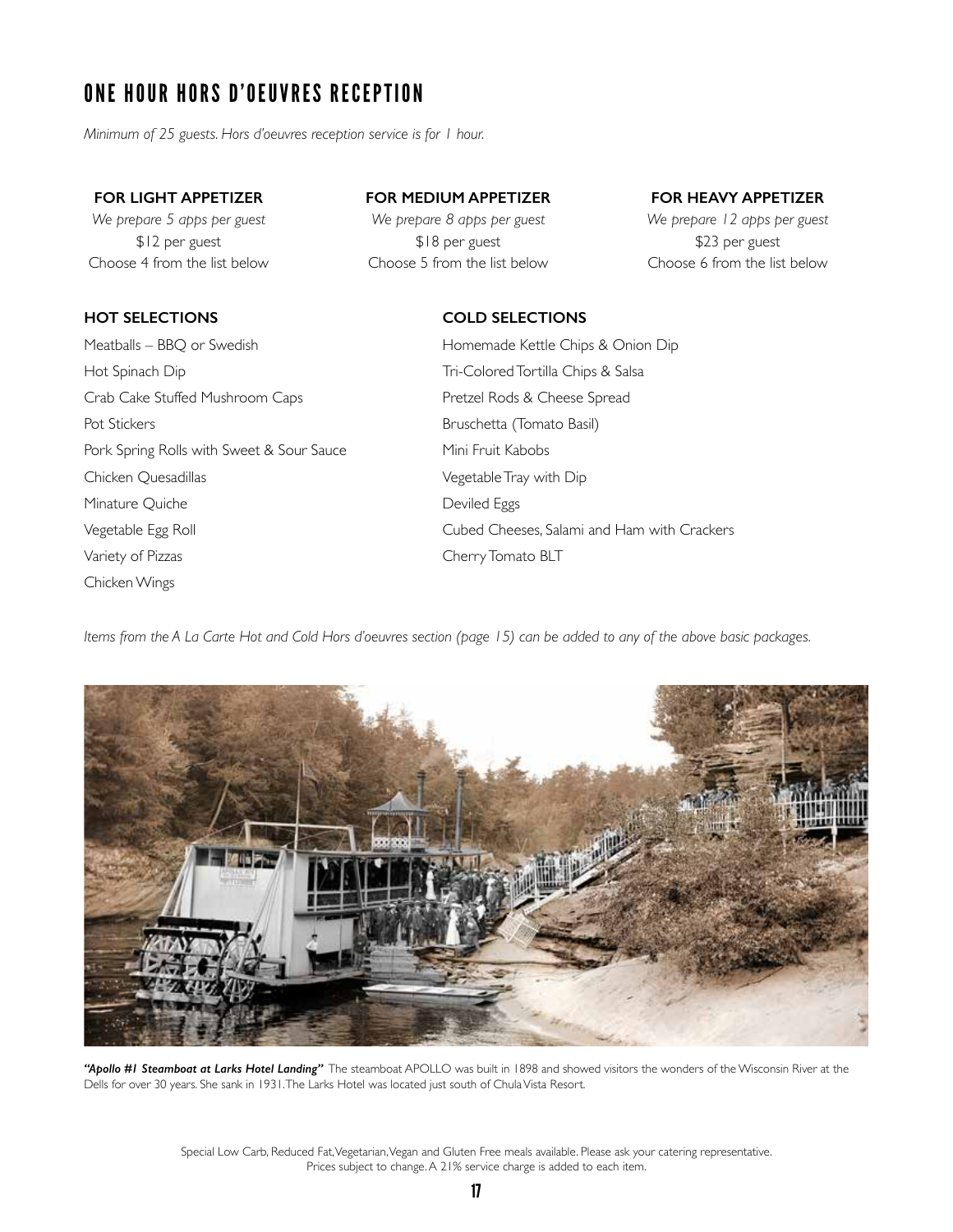*Dinners are served from 5 PM with artisan rolls, coffee, tea or milk. Paired with starch and vegetable of the day by our culinary team for flavor and presentation. A \$1 charge applies for pairing substitutions. Entrées are accompanied by either a salad or soup course.*

| <b>SALAD CHOICES</b>            | <b>SOUPS</b>                   |
|---------------------------------|--------------------------------|
| Chula Vista Mixed Greens        | Sunday: Minestrone             |
| Iceberg Wedge Salad             | Monday: Beef Vegetable         |
| Caesar Salad                    | Tuesday: Creamy Chicken & Rice |
| Strawberry Feta Salad (add \$4) | Wednesday: French Onion        |
|                                 | Thursday : Ham & Potato        |
|                                 | Friday: Tomato Basil Bisque    |
|                                 | Saturday: Chicken & Dumpling   |

# **POULTRY**

# **California Chicken Chardonnay \$26**

Chicken breast dusted lightly with a seasoned flour, English coated with dijon mustard & sherry, and sautéed to a delicate perfection and served with a Chardonnay, shiitake mushroom & scallion sauce on Yukon mashed potatoes.

# **Chicken Pesto \$26**

Braised pesto encrusted chicken breast atop a parsley cream sauce and lemon served aside bacon wrapped parmesan potato wedges.

# **Bourbon Glazed Chicken \$27**

Marinated in bourbon Asian inspired spices with a hint of ginger, apple cider and cognac, served aside baby red roasted rosemary potatoes.

# **Chicken Marsala \$26**

Lightly dusted and seared in olive oil, scallions & mushrooms, then pan deglazed with dry vermouth and reduced to a lightly thickened perfection, and served on spatzle noodles.

# **Herb Roasted Half Chicken \$26**

Fresh herb encrusted half chicken roasted to a tender finish in a light chicken velouté sauce. Served on a bed of roasted red rosemary potatoes.

# **PORK**

# **Herb Encrusted Pork Chop \$26**

Seasoned herb crusted boneless pork chop atop rosemary veloute sauce along side of cheesy mashed potatoes.

# **Roasted Pork Loin Marsala \$26**

Lightly dusted and seared in olive oil, scallions & mushrooms, then pan deglazed with Italian Marsala dessert wine and reduced to a creamy perfection. Served with spinach and artichoke baked potatoes.

# **Sliced Pork Loin \$26**

Rock fired in a 500 degree oven to seal in the juices, then slow-roasted for tenderness with a bone marrow au jus, served with Melting Sweet Potato Wheels.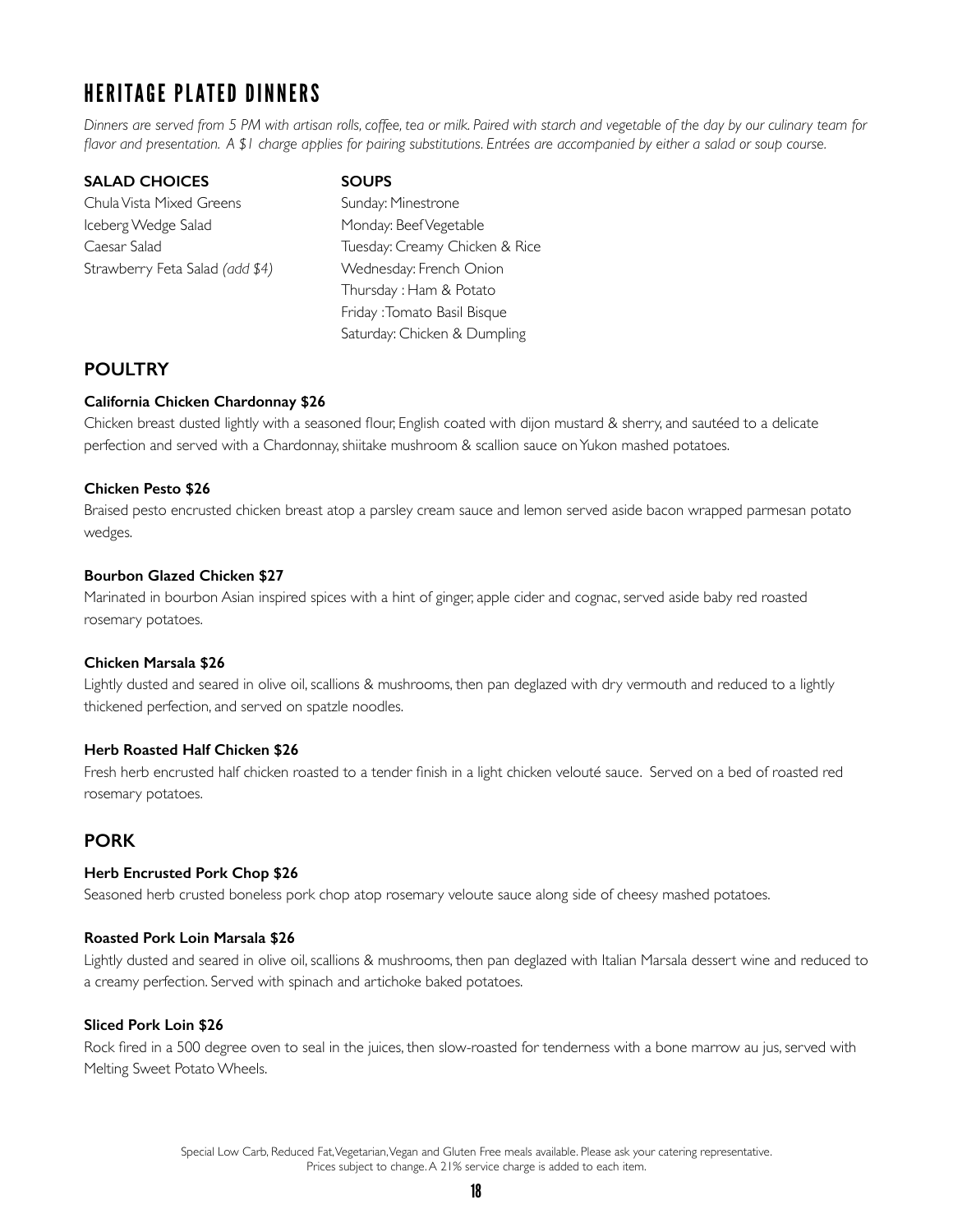*Continued*

# **BEEF**

# **Roasted Prime Rib Au Jus 9oz \$34 • 12oz \$42**

Rock fired in a 500 degree oven to seal in the juices, then slow-roasted for tenderness. Served with a bone marrow au jus and brocolli and cheddar baked potato.

# **Filet Mignon 6 oz. \$35 • 9 oz. \$42**

Hand-carved and fully trimmed, then seared and broiled to perfection. Served with a pan reduction brown demi-glace and red roasted rosemary potatoes.

# **Boneless Braised Short Ribs \$31**

Hand-cut and roasted for tenderness. Served with a rich beef stock gravy and topped with our special glace de viande and beer cheese mashed potatoes.

# **Smoked Beef Brisket \$32**

Freshly sliced smoked and poached beef brisket. Served with Parmesan potato wedges.

# **Sliced Roast Beef Mushroom Jus Lie \$31**

The most flavorful of ribeye and sirloin. Sliced and served with a rice flour mushroom reduction au jus and a bloomin' bacon loaded baked potato.

# **Top Sirloin \$32**

Hand-cut center and semi-center 10 oz. steak. Known as the most flavorful steak. Served with a reduced scallion demi-glace and garlic mashed potatoes.

# **Beef Medallions Mondovi \$30**

Hand sliced medallions, braised with red onions, shiitake mushrooms and Pinot Noir. Served on a bed of buttered fettuccine.

# **SEAFOOD**

# **Asiago Cod Provencal \$27**

Broiled to perfection, light & flaky and topped with fresh Roma tomato and melted Asiago cheese. Served with wild rice pilaf and lemon.

# **Grilled Salmon à l'orange BBQ \$30**

Salmon fillets freshly marked from the grill, sprinkled with lemon and orange and lightly glazed with our famous infused citrus orange BBQ sauce and served with hash brown fried mashed potatoes.

# **Mahi-Mahi \$35**

Freshly portioned Mahi-Mahi from the warm gulf waters and seared before baking with a mango citrus salsa and served with a bloomin' baked potato.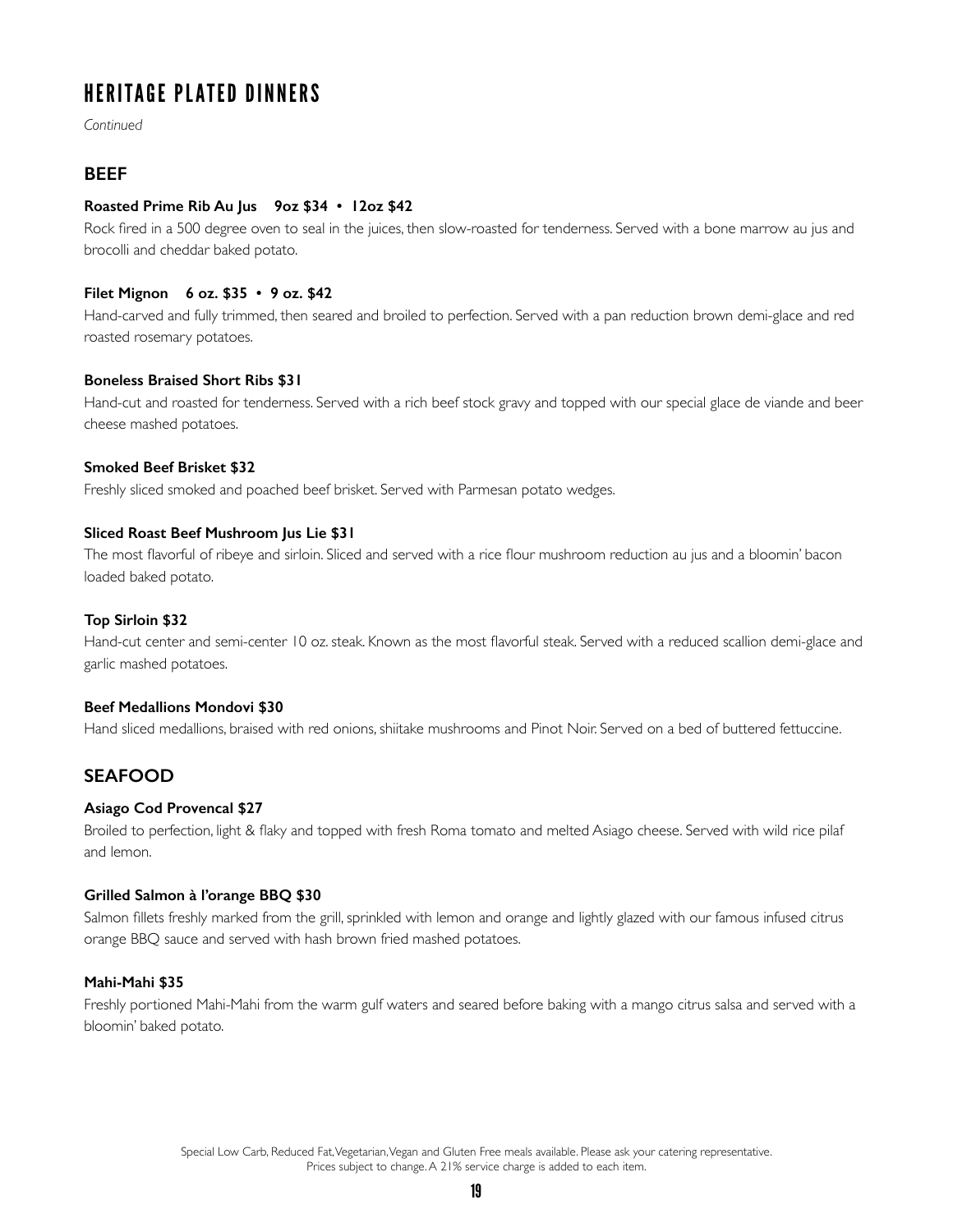*Continued*

# **SEAFOOD**

# **Panko Encrusted Walleye \$30**

Walleye fillets dipped in seasoned flour, egg batter and panko, served with a cranberry tartar sauce and wild rice pilaf.

# **East Coast Portobello Crab Cake \$34** *(max of 25 persons)*

Freshly made Maryland style crab cake, with our famous Old Bay spices, shrimp & crab meat. Served atop a delightful olive oil sautéed portobello mushroom and lemon aioli, and served with a spinach and artichoke stuffed baked potato.

# **Shrimp Sofia \$30**

Lightly and delicately sautéed shrimp with freshly made garlic butter & fresh herbs. Served with lemon and a light bread crumb topping and beer cheese mashed potatoes.

# **VEGETARIAN**

# **Three Cheese Ravioli \$26**

Our signature three cheese ravioli, tossed in homemade Marinara sauce and placed on a bed of Parmesan dusted spinach.

# **Creamy Pesto Tortellini \$26**

A colorful delight of spinach, tomato & egg tortellini tossed in our famous heavy cream pesto mushroom cheese sauce.

# **Fresh Vegetable en Papillote \$28**

Grilled portobello mushroom, roasted red pepper, green pepper, zucchini, squash and asparagus, topped with fresh herbs and butter. Baked in traditional *en papillote* style parchment paper.

# **Steamed Veggie Bundle \$26**

Fresh broccoli, cauliflower, carrots & asparagus. Served with lemon.

# **DUO ENTRÉES**

# **Filet and Stuffed Portobello \$49**

Broiled filet mignon and sautéed portobello stuffed with chicken gorganzola, sautéed in olive oil, wild mushrooms and onions, then deglazed with a soft Merlot reduction. Served with baby red roasted rosemary potatoes.

# **Mixed Grille a la Neuske \$57**

Our signature Neuske's wrapped sea scallops and Neuske wrapped filet mignon. Broil marked and oven braised, and accompanied by cheesy mashed potatoes.

# **Filet and Crab Cake \$55**

Broiled filet mignon and Kaminski Chop House Award-Winning Crab Cakes, seared with our house burse butter and crumb topping and served with roasted red potatoes, a reduction red wine demi-glace, and lemon aioli.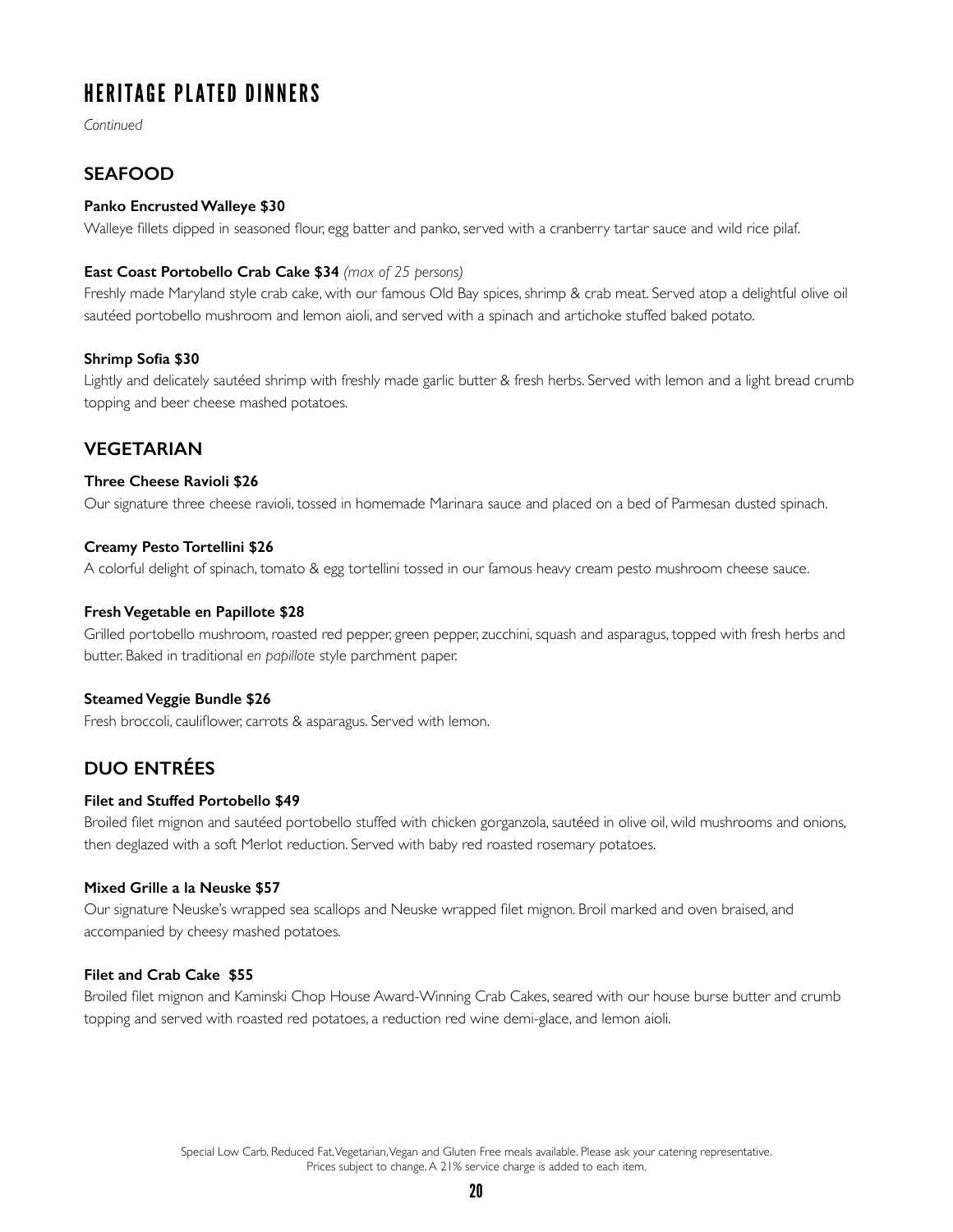# **KIDS ENTRÉES**

Choose one of the following for \$12 *Each Kids Entrée is served with a fruit cup, home-style macaroni & cheese, and milk or apple juice. Kids entrée pricing applies when adding to an adult menu. Kids entrees are for ages 12 and under.*

**Mini Burgers Hot Dogs in Puff Pastry Grilled Chicken Fruit Plate Vegetable Plate Macaroni and Cheese only Personal Pan Pizza Chicken Tenders**



*"Bennett Girls on Rocks"* Two children - most likely Bennett's daughters - look downstream from the shore at Lower Jaws. This was one of H.H. Bennett's favorite sites to photograph. He often visited to capture images of his subjects interacting with the natural environment.



*"Four boys in a Boat"* Ashley Bennett and three friends in a home-made sailboat. This image was originally captioned: "Going to Join the Navy"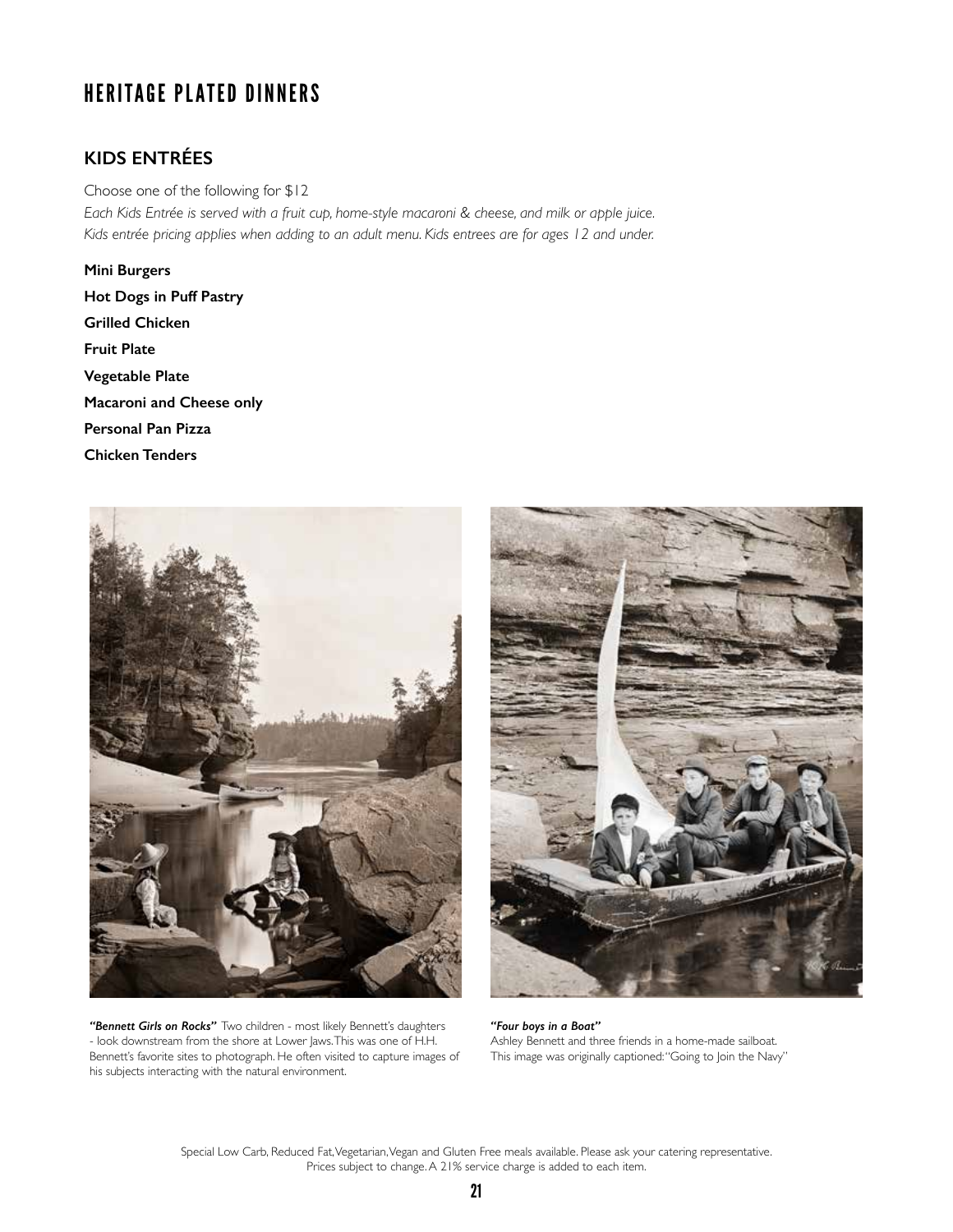# DINNER BUFFETS

*Minimum 50 guests. Served for 1.5 hours. Dinner buffets include a green salad at your table, two starches and one vegetable, fresh artisan rolls, coffee, tea or milk. Additional items can be added by asking your sales representative.*

# **Choose any two entrees \$32 Choose any three entrees \$36**

# **CHOICE OF SALAD**

*(served at your table)*

Chula House Salad Caesar Salad Strawberry Feta Salad *(add \$4)* Merlot infused Pear Salad *(add \$5)*

# **STARCHES** *please choose 2*

Buttery Lemon Garlic Jasmine Rice Cheesy Ranch Hash Browns Mashed Potatoes Parmesan Wedge Potatoes Garlic Mashed Potatoes Oven Roasted Baby Red Rosemary Potatoes Spinach & Artichoke Mashed Potatoes Blooming Loaded Mashed Potatoes Buttered Spatzle

# **POULTRY**

Viennese Chicken Wild Mushroom Chicken Marsala Roasted Sliced Turkey Tequila Lime Roast Chicken Honey Glazed Chicken

# **BEEF**

Bourguignon Medallions Sliced Sirloin Meat Loaf Salisbury Steak Braised Short Ribs

# **SEAFOOD**

Atlantic Cod Asiago Provencal Beer Batter Cod Grilled Alaskan Salmon Susitna Halibut Olympia

# **CHOICE OF DRESSINGS** *please choose 2*

Ranch Caesar<br>French Balsami Balsamic Vinaigrette Thousand Island Blue Cheese Italian Bacon Lemon Aioli

# **VEGETABLES** *please choose 1*

Fresh Broccoli Crowns Parmesan Whole Fresh Green Beans Amandine Buttered Green Beans and Carrots Bacon Brussels Sprouts Roasted Root Vegetables Ratatouille Squash & Parmesan Sauteed Zucchini and Yellow Squash

# **VEGETARIAN**

Vegetarian Lasagna **Ratatouille** Creamy Pesto Tortellini Creamy Spinach and Cheese Ravioli

# **PORK**

Pork Loin Viennese Virginia Cut Ham

# **BUFFET ADD-ONS**

Add turkey marsala or turkey piccata or turkey scallopini \$6 Add chef carved ham \$4 Add chef carved turkey \$4 Add chef carved roast sirloin \$5 Add chef carved pig roast \$12 Add chef carved prime rib au jus \$12 Add chef carved medium rare tenderloin \$9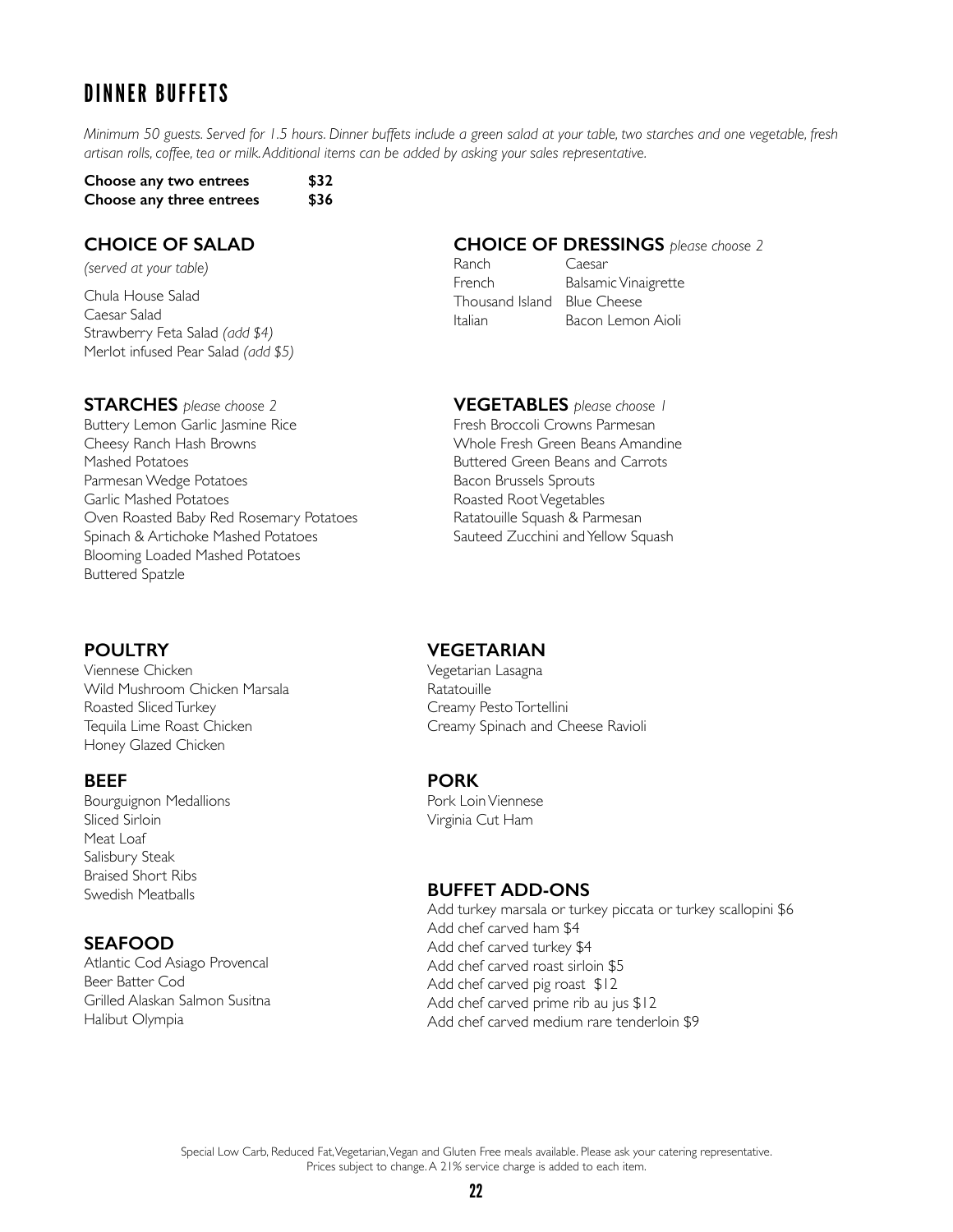# THEME DINNER BUFFETS

*Service is for 1.5 hours after 5 PM. Minimum 50 guests.*

# **Wisconsin Tailgate \$30**

Grilled hamburgers and hot dogs or Wisconsin brats, baked beans, coleslaw, potato salad and watermelon. Served with vegetable relishes and dill dip. Horseradish, tomatoes, onions, green leaf lettuce, homemade kettle chips, and condiments. Served with chocolate fudge brownies, coffee, tea and milk.

*Add Tailgate both hot dogs and Wisconsin brats \$2 Add Tailgate grilled plump chicken breasts \$3 Add Tailgaite grilled New York strip steak for \$13*

# **Kilbourn City Fajita Buffet \$28**

Includes our famous Kilbourn City salad of tomato cucumber vinaigrette, and greek marinated mushrooms, and cole slaw, fried corn tortilla chips and salsa, soft flour tortillas & hard corn shells, seasoned chicken with onions, bell peppers, cheddar cheese, guacamole, sour cream, salsa, tomatoes and lettuce. Served with fried beans, rice and our famous Sopapillas dessert (a fried pastry drizzled with honey and sugar), coffee, tea and milk.

*Add Fajita beef \$3 Add Fajita beef enchiladas \$3 Add Fajita shrimp stir fry \$4*

# **Pasta Buffet \$27**

Three cheese Raviolis, Cavatappi pasta served with marinara and Alfredo sauce, Pasta Carbonara, Grilled Chicken & Broccoli Alfredo, served with marinara and Alfredo sauce. Accompanied by a grilled antipasto and olive bar, fresh Italian rolls and breads, wheels of Parmesan and Romano cheeses. Includes Caesar salad, vegetable of the day, panzenella bread, and our hand tossed 3 topping double top pizza's. Served with marble cake, tiramisu cup and classic cannoli for dessert and coffee, tea or milk.

| Add Creamy Pesto Tortellini                          | \$4 |
|------------------------------------------------------|-----|
| Add Vegetarian Lasagna                               | \$4 |
| Add Spaghetti and Meatballs                          | \$3 |
| Add Broccoli Fettuccine Alfredo                      | \$3 |
| Add Garlic Shrimp Linguine with sun dried tomatoes   | \$4 |
| Add Italian Pepper Steak with onions and bell pepper | \$7 |

# **Polynesian Luau \$36**

Grilled breast of chicken teriyaki and Sweet Sour Beef Polynesian sautéed with fresh vegetables and pineapple, and served with Luau Rice, mushrooms onions and pea pods. Accompanied by giant sweet potatoes, corn-on-the-cob (seasonal when available) and soy sauce stir-fried fresh vegetables. Plus all the fresh sliced citrus and melons of the islands. Served with baby greens and fresh berry salad, tropical parfait, pineapple mousse with mango compote topped with coconut chantily, coffee, tea and milk.

| Add Pulled Pork Polynesian homemade rolls                  | \$5  |
|------------------------------------------------------------|------|
| Add Grilled Mahi-Mahi with Citrus lemon beurre blanc sauce | \$7  |
| Add Fresh Spring Roll and California Roll Sushi            | \$5  |
| Add Fresh Ahi (yellow fin tuna sashimi grade)              | \$8  |
| Add Pit Roasted Wild Boar                                  | \$12 |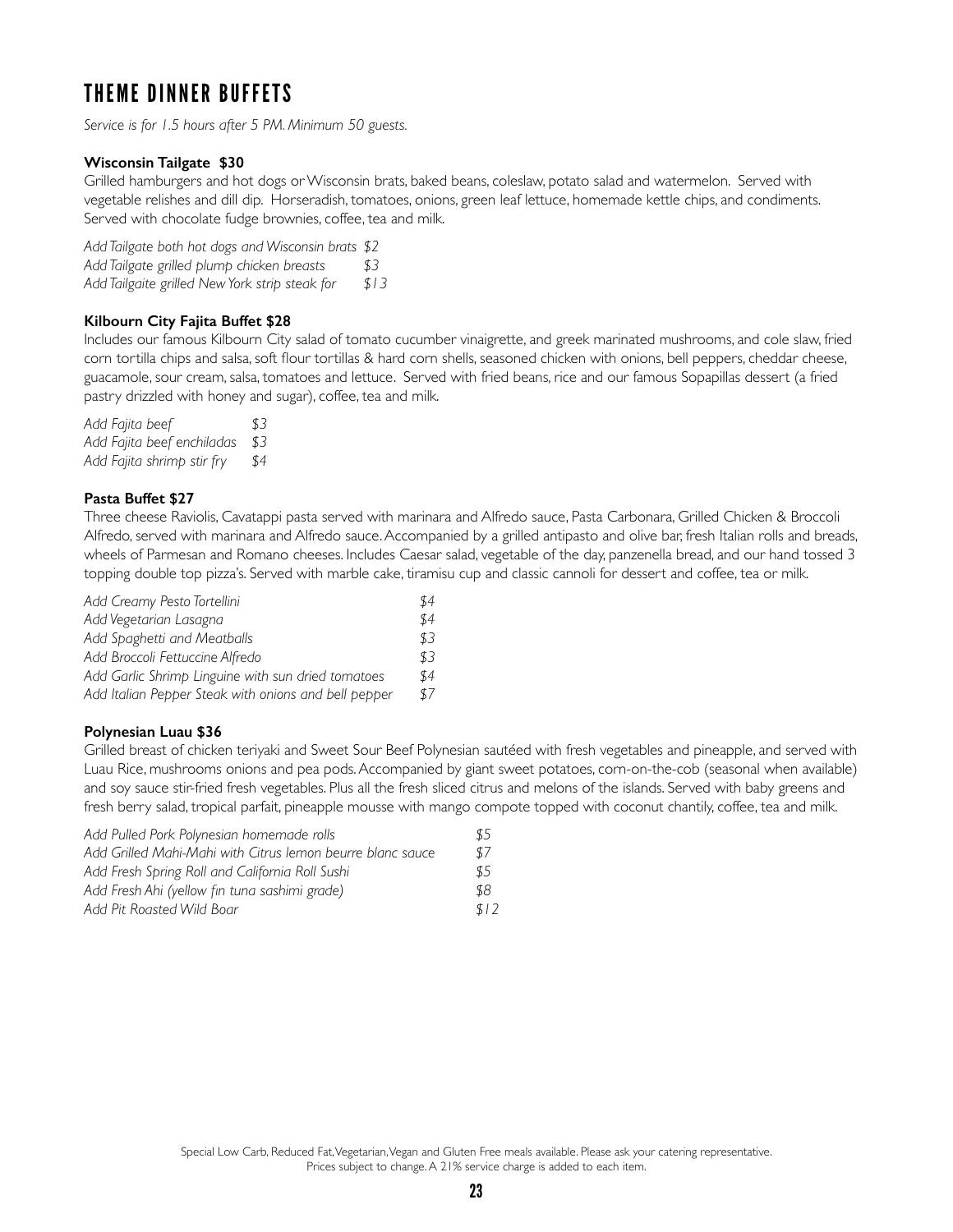# THEME DINNER BUFFETS

*Continued*

# **Block Party Steak Fry**

#### *Minimum of 50 guests*

Our 40-year tradition of outdoor poolside steak fries. Enjoy our culinary staff preparing steaks to order. We offer special steak toppings of sautéed mushrooms, roasted bell peppers, onions, au jus, and maître d'hôtel butter. Seasonal corn-on-the-cob in giant pots of melted butter, and a baked potato bar with all the fixings. Also includes a green salad with choice of dressing, Greek mushrooms, Italian pasta salad, marinated cucumber and tomato vinaigrette, fresh seasonal fruits, citrus and watermelon. Served with fresh bread bar and butter, and our fresh berry shortcake for dessert. Served with iced tea, lemonade, coffee, and milk.

*New York Strip \$40 • Filet Mignon \$39 • Top Sirloin \$36 • Flat Iron Steak \$31*

# **Picnic Pig Roast (Seasonal) \$38**

# *Minimum of 100 guests*

Whole char roasted boar, chef-carved right before your eyes. Served with honey Dijon and BBQ sauce, with an artisan bread bar. Includes all the picnic fixings: baked beans, fresh corn-on-the-cob, cheesy ranch hash browns, homemade kettle chips, Italian pasta salad, coleslaw, fruit salad, fresh fruits and a fresh baked assorted cookie, Rice Krispy® and Coco Krispie® bar display for dessert. Served with iced tea, lemonade, coffee, and milk.

*Add grilled chicken quarters for \$5*

# **Pizza Parties \$15 per person**

# *Buffet service for 1 hour*

A variety of hand tossed, 14-inch, two topping pizzas, just the way you like them. Includes a mixed garden salad with choice of two dressings, garlic bread, brownies and lemon bars for dessert. Served with coffee, tea and milk.



*"Running the Kilbourn Dam, On board the Raft"* This remarkable photograph candidly captures the violent movement of a raft with a lone man steering it through white water in the Wisconsin Dells. This image is number 1432 in a series of stereograph photos H.H. Bennett titled: The Camera's Story of Raftsman's Life on the Wisconsin.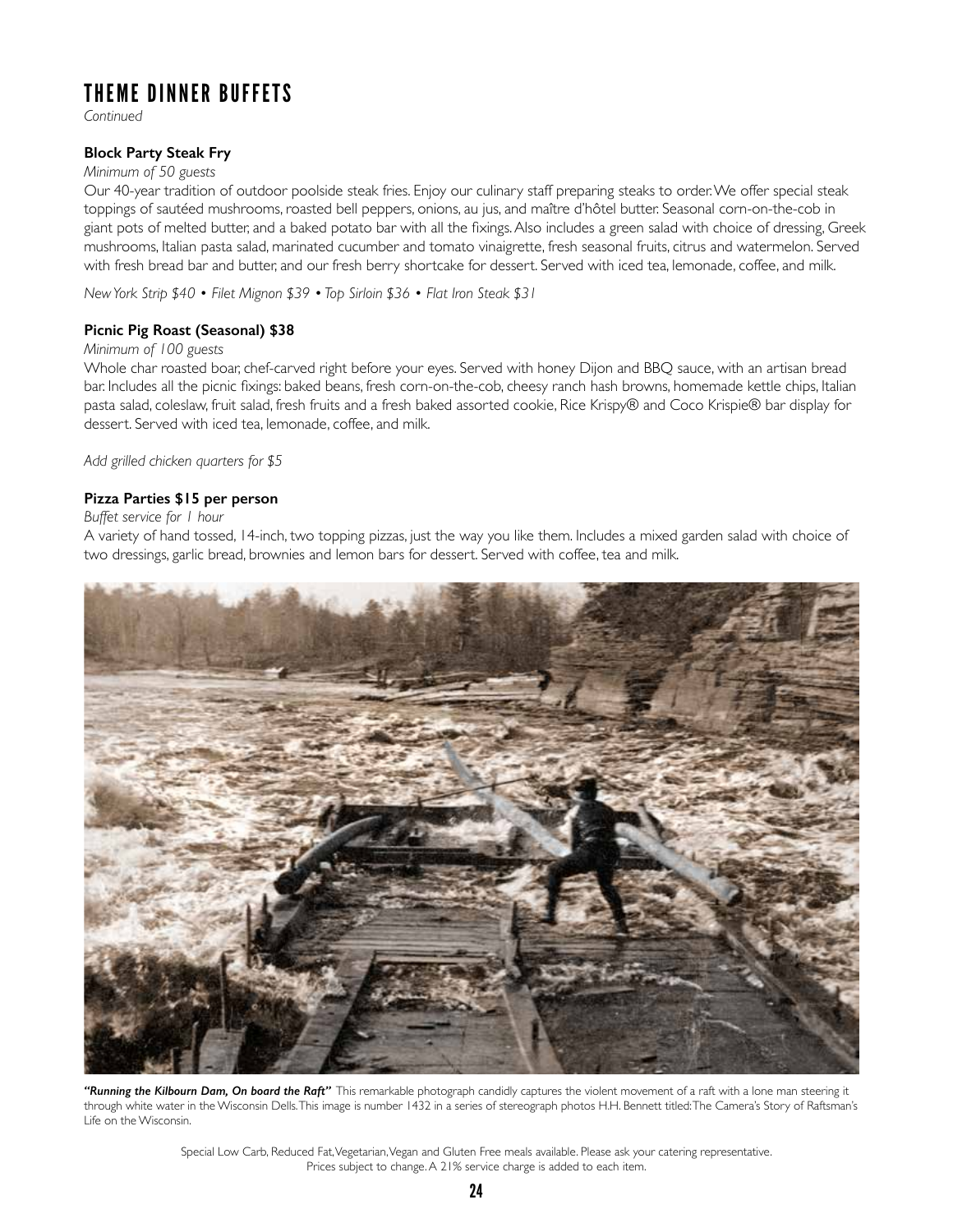# **DESSERT**

*All prices are based on a per person charge*

# **DESSERT SPECIALTIES \$5.50**

Chocolate Mousse Pistachio Nut Torte French Silk Chocolate Pie New York Cheesecake (with choice of blueberry, strawberry, cherry, or chocolate topping)

# **FRUIT & PASTRY SPECIALTIES \$5.50**

Apple Crisp Apple Strudel Cherry Cobbler Pecan Bourbon Pie

# **FRESHLY BAKED CAKES \$7**

Black Forest Cake Double Chocolate Cake

# **BUILD YOUR OWN ICE CREAM SUNDAE BUFFET \$10**

*Minimum of 75 people*

# **SIGNATURE DESSERTS \$9**

# **Carrot Cake**

Loaded with shredded carrots, pecan, and pineapple. Covered with a cream cheese frosting and walnuts.

# **Caramel Apple Crush**

Sliced granny smiths reduced with cane sugar and filled with cinnamon and brown sugar, mixed with caramel and on a butter crust.

# **Key Lime Pie**

Florida Key Limes infused into a tangy, refreshing tart. Topped with whipped cream.

# **Lemon Mist Cake**

Real lemon and folded whipped cream between four layers of sponge cake. Topped with French butter cream and hazelnuts and candied lemons.

# **DESSERT DISPLAYS**

*Dessert display service is for the menu selected service times.*

**Just a Touch \$7** – Choose any 2 of the desserts in your price range

**A Bit More Please \$8** – Choose any 3 of the desserts in your price range

**Pour It On \$9** – Choose any 4 desserts from anywhere on this menu page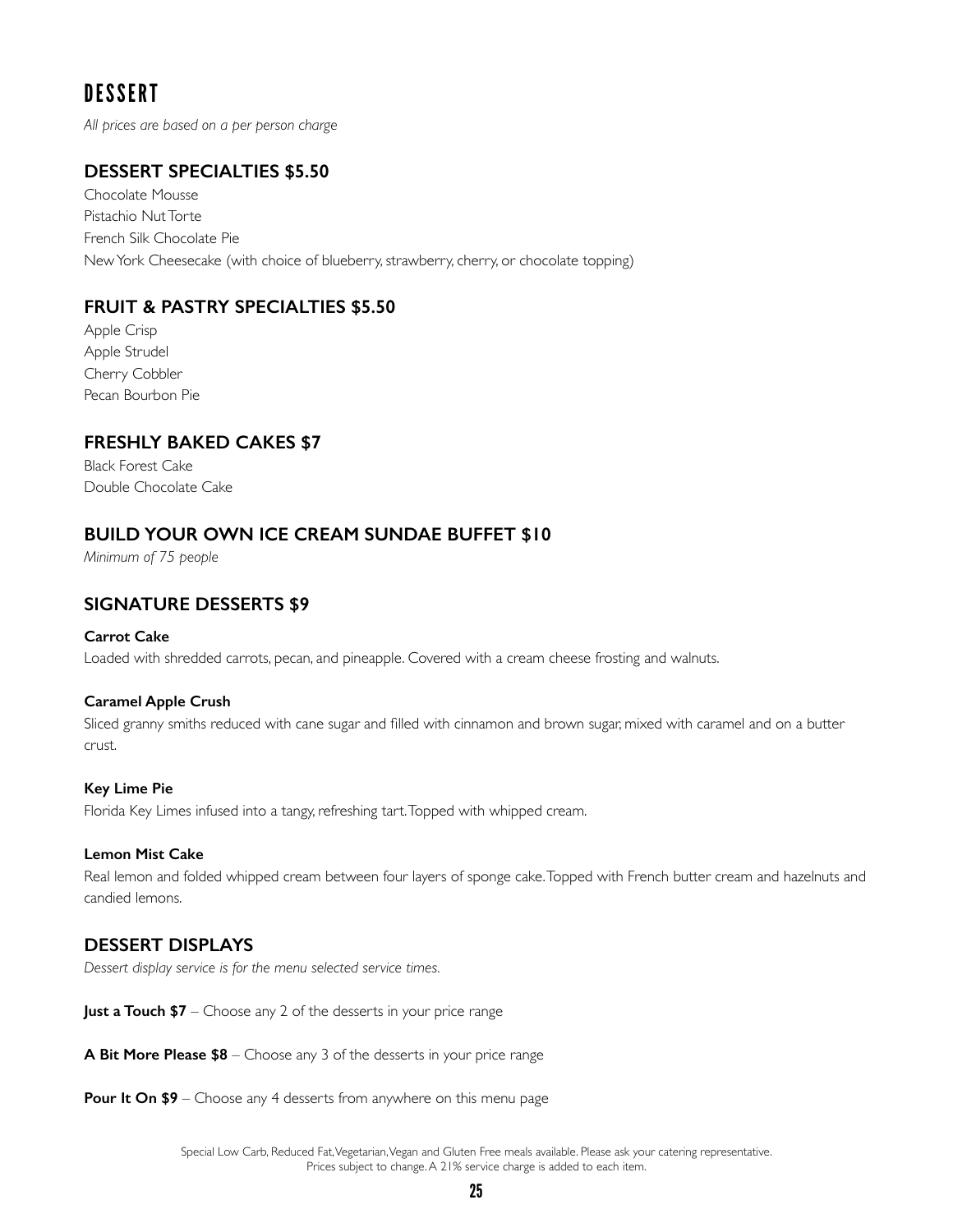# HOTEL, CATERING PAYMENT AND RESOURCE POLICIES

# **GUARANTEES** Client Initials **Client Initials**

and local taxes.

In order for your event to be a success, the final guarantee, or exact number of people expected will need to be given to the Catering Manager by 11:00 am, FIVE (5) business days prior to your function. If less than the guaranteed number of guests attend the function, the final guaranteed number is still charged. If no guarantees are received by the deadline above, the higher number of the agreed or expected number as it appears on the contract or BEO (banquet event order) will be charged for each event

# **SERVICE CHARGE & TAXES Client Initials Client Initials**

# **ATTENDANCE CALCULATION FOR EVENTS HELD Client Initials Client Initials**

Function space has been reserved for your Event based upon information furnished in this Booking Agreement. In the event attendance for any scheduled function falls below 85% of the number outlined in this agreement, a FEE will be charged for shortfalls.

Your total expected food, beverage, audio visual, meeting space and all other expected revenue is excluding service and taxes.

In the event that your group requires more meeting space than your contracted for, a rental FEE for additional function space may be charged.

# **FINAL PLANS AND AGENDA Client Initial**  $\blacksquare$

Final Banquet Event Orders ("BEO") with all details, including room set-ups, audio visual, equipment rentals, and final menu planning are required to be submitted four (4) weeks prior to the Event start date to your catering representative. Please review to Hotel & Catering Policies, Procedures, Features and Service for all contract details and contract requirements. provided that the resort can delivery the requested additions. Not guarantees are promised for requested additions, however the resort will do its best to accommodate requests. The client agrees that there can be NO CANCELLATIONS if the required additions can not be accommodated by the resort.

# **FINANCIAL INFORMATION**

# **GROUP BILLING PROCEDURE**

To act as your commitment to secure Chula Vista for your event, a deposit of «B\_Dep» is required to hold all meeting spaces, event schedules hold the group room rates for you. Please use the following date of «DECSNMNTHN» «DECSNDAY», «DECSNYEAR» as the deposit due date for your planning.

Guest Rooms payments are by, «B\_IBILL» & Master Accounts and group billing payments are by, «B\_MBILL».

# **PAYMENTS**

Payment and advanced deposits should be made to Chula Vista Resort, P.O. Box 30 Wisconsin Dells, WI 53965. All payment of deposits and balances due paid by credit card will incur a 3% processing fee.

# **DIRECT BILLS**

Direct billing privileges can be granted by Chula Vista. Direct bill applications should be received 90 days prior to your event arrival date. Clients in good standing may not require new applications for each event with Chula Vista. Chula Vista reserves the right to require new and updated financial information from a customer with previous direct bill privileges.

Typically, direct bill privileges will not be granted to clients with less than \$10000.00 of billable charges. For groups that are not granted direct bill approval a 30 day advanced payment for payment by credit card will be required.

A deposit of 10% of the estimated charges will be due for all Direct Bill accounts at the time of the contract execution. All balances due from groups who do not have direct bill status are due prior to arrival. See you account representative for payment schedules.

All food, beverage, audio visual equipment and other services will add the customary taxable 21% service charge and 6.5% state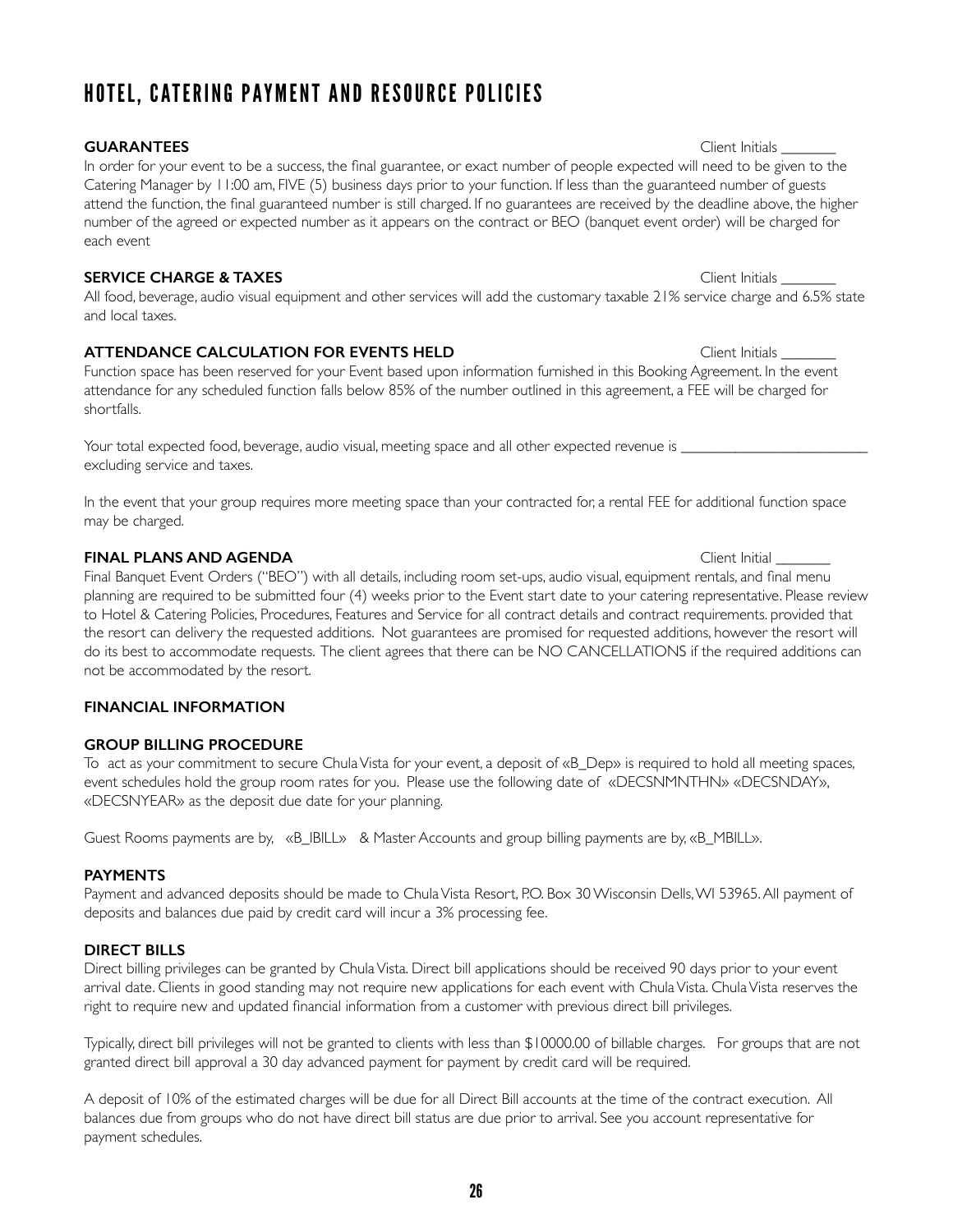Any outstanding balances (exclusive of disputed charges) will be due and payable upon receipt of an invoice. Clients will have 7 days after the receipt of any invoice to dispute any charges (the dispute period). Chula Vista will work with the client in resolving any disputed charges immediately upon notification. If payment of any invoice is not received with 15 days of the date on which it was due, the resort will charge a 1.5% per month finance fee.

As a guarantee, Chula Vista requires Direct Bill clients to have a credit card on file as a back up form of payment. Outstanding balances of the master account not received within 45 days will be charged to this card plus any incurred finance charges.

#### **TAX EXEMPT STATUS**

Chula Vista strictly adheres to the State of Wisconsin tax exempt laws and guidelines.

For group requesting tax exempt billing, a tax exempt certificate must be on file in advance of your event to ensure tax exempt status. This form must indicate the name of the organization, tax status and state of Wisconsin issued tax exempt number. Only charges on the master bill that are paid by the organization through a group check, cash, or credit card are allowed to be tax exempt.

Individuals to qualify as tax exempt, the individual must have a tax exempt letter specifically identifying them qualifying them for tax exempt status. This document must include the organization name, tax exempt number and identify the person by name. The specific dates the individual is staying must also be listed. Copies of cards simply listing an organization name and tax exempt number are not a valid form of confirming tax exempt status.

There are three (3) valid types of payment for individuals to use to be tax exempt. A check or purchase order from the organization, an organization credit card, or by billing to a group master account that is established as tax exempt. Personal credit cards can not be accepted as form of payment for a tax exempt stay unless accompanied with a letter stating that the individual is on official business for the specific stay. Tax exempt status will only apply to a bill that is paid by one of these methods.

If upon an audit a tax exempt certificate is found invalid, Chula Vista reserves the right to collect tax from the individual or group that stayed at the resort.

Tax Exempt: «B\_Tax\_Exem» «B\_Tax\_ID» Tax Exempt # is

Please enclose Wisconsin Certificate of exemption and Exempt Number.

# **CANCELLATIONS**

Attendance Calculation for Cancelled Events. The Group acknowledges that revenue representations in this contract were used as components to settle on room rates offered to the group for the purposes of this contract. The group also acknowledges that if any events cancel as a part of a the "Event Agenda", the group agrees that it will pay for the number of expected attendance outlined in this agreement at the prevailing rates for that particular event cancelled, or that the room rates may be adjusted to allow for this lost revenue. Cancellations of any portions of this agreement allow Chula Vista to change the fee and rate structure for the remaining services and facilities required by the group.

Total Cancellation of Agreement. Cancellation of this Booking Agreement may be made with written notice received by Chula Vista. See the cancellation fees below. All cancellations must be received to the Director of Sales at Box 30, Wisconsin Dells, Wisconsin 53965. A Booking Agreements may be cancelled without penalty upon written notice within (3) three days following execution of the Booking Agreement only (the remorse period).

| <b>CANCELLATION FEE SCHEDULE</b>   |                            |  |
|------------------------------------|----------------------------|--|
| <b>Time Period of Cancellation</b> | <b>Amount of Charge</b>    |  |
| <b>Prior to Arrival Date</b>       |                            |  |
| 23 months or more                  | 10 % of estimated revenues |  |
| $12$ to 22 months                  | 25% of estimated revenues  |  |
| 7 to 11 months                     | 50% of estimated revenues  |  |
| 3 to 6 months                      | 85% of estimated revenues  |  |
| Within 90 days                     | 100% of estimated revenues |  |

**Client Initial**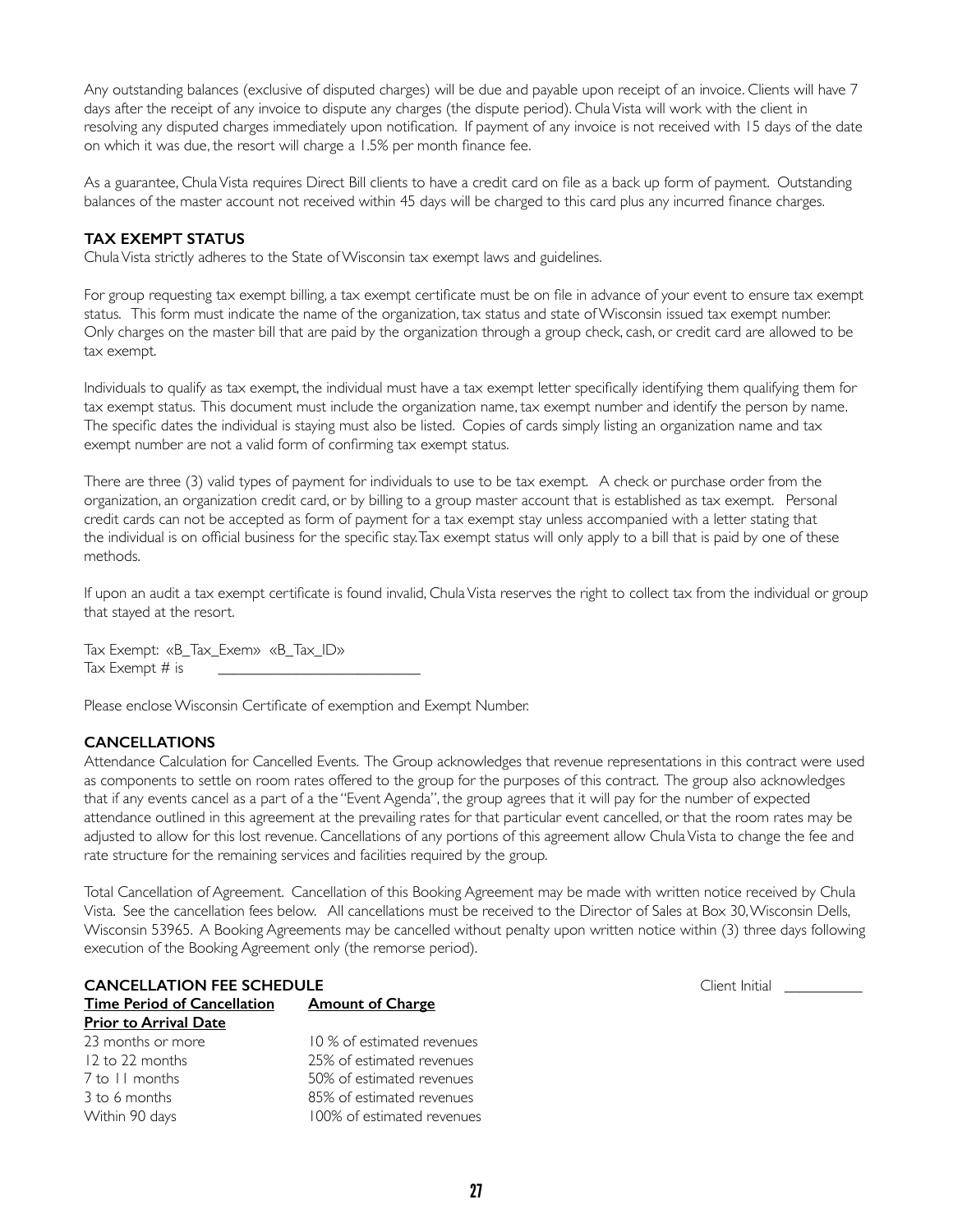The charges for food and beverage, equipment, and all non-guestroom revenues will be calculated on the prevailing average prices of the particular function canceled multiplied by the anticipated attendance indicated on the Meeting/Function Agenda or the higher number of the agreed or expected number as it appears on the contract or BEO.

If the group wishes the opportunity to be able to cancel an agreement , and Chula Vista grants the ability to allow a group to cancel an agreement, then Chula Vista also hold the right to cancel a group for the same time periods noted in the above "Cancellation Fee Schedule."

# **DISCLAIMER OF LIABILITY, HOLD HARMLESS AND INDEMNIFICATION**

The Group shall indemnify and hold Chula Vista, its agents, owners, affiliates, employees and assigns, harmless from and against any and all liabilities, penalties, demands, claims, causes of action, suits, losses, damages, costs, and expenses (including costs of defense, settlement and reasonable attorneys fees) which any or all may arise out of or in connection with the use of the hotel premises by the Group or for any accidents or other occurrences, on or about the hotel premises causing injury to any person or persons, or property and due directly or indirectly to the use of the hotel premises by the Group, its employees, agents, guests, visitors or for any breach of agreement.

# **MANAGEMENT RULES**

All guests shall abide by management rules for all facilities utilized by the Group as outline in our Hotel & Catering Policies, Procedures, Features and Services agreement.

# Force Majeure

By signing this agreement, the Chula Vista shall not be held liable for failure to carry out such arrangements including guest room availability, function room availability, and menu selection as mentioned which are caused by fire, strikes, acts of God, or other conditions beyond the reasonable control of the Chula Vista, its shareholders, directors, officers, agents, and employees.

# **GOVERNING LAW**

The Booking Agreement and this Rider shall be construed and interpreted under the laws of the State of Wisconsin.

# **AUTHORIZATION**

Those individuals executing this Booking Agreement and any attachments on behalf of the Group represent and warrant to Chula Vista that they are duly authorized to act for and on behalf of the Group.

# **FEATURES SERVICES POLICIES & PROCEDURES**

# **GENERAL INFORMATION**

The policies and procedures and general guidelines of information in this document are subject to change. Please as your catering representative about any items which your may have questions on. Chula Vista reserves the right to changes and administer these policies and procedures as they benefit Chula Vista and as certain conditions and situations may arise.

# **MEETING ROOMS**

Chula Vista has a selection of meeting rooms. All of our meeting space is state of the art with T-1 and Wi Fi Access. Each space in independently heated and air-conditioned with house sound, background music and dimmable lighting. Many of our facilities have built in screens. Each of our Ballroom facilities have in floor power, water and sewer utility boxes for small and medium trade shows. See your catering representative for details and fees. Chula Vista reserves the right to adjust or relocate your Event space to appropriate space with appropriate notice as counts are adjusted.

#### **SHIPPING, RECEIVING & STORAGE**

Our profession shipping and receiving area is dedicated to quick and accurate handling of your goods and products. See your catering representative and shipping department for applicable fees. Also the any of our front desk or business off areas can assist you.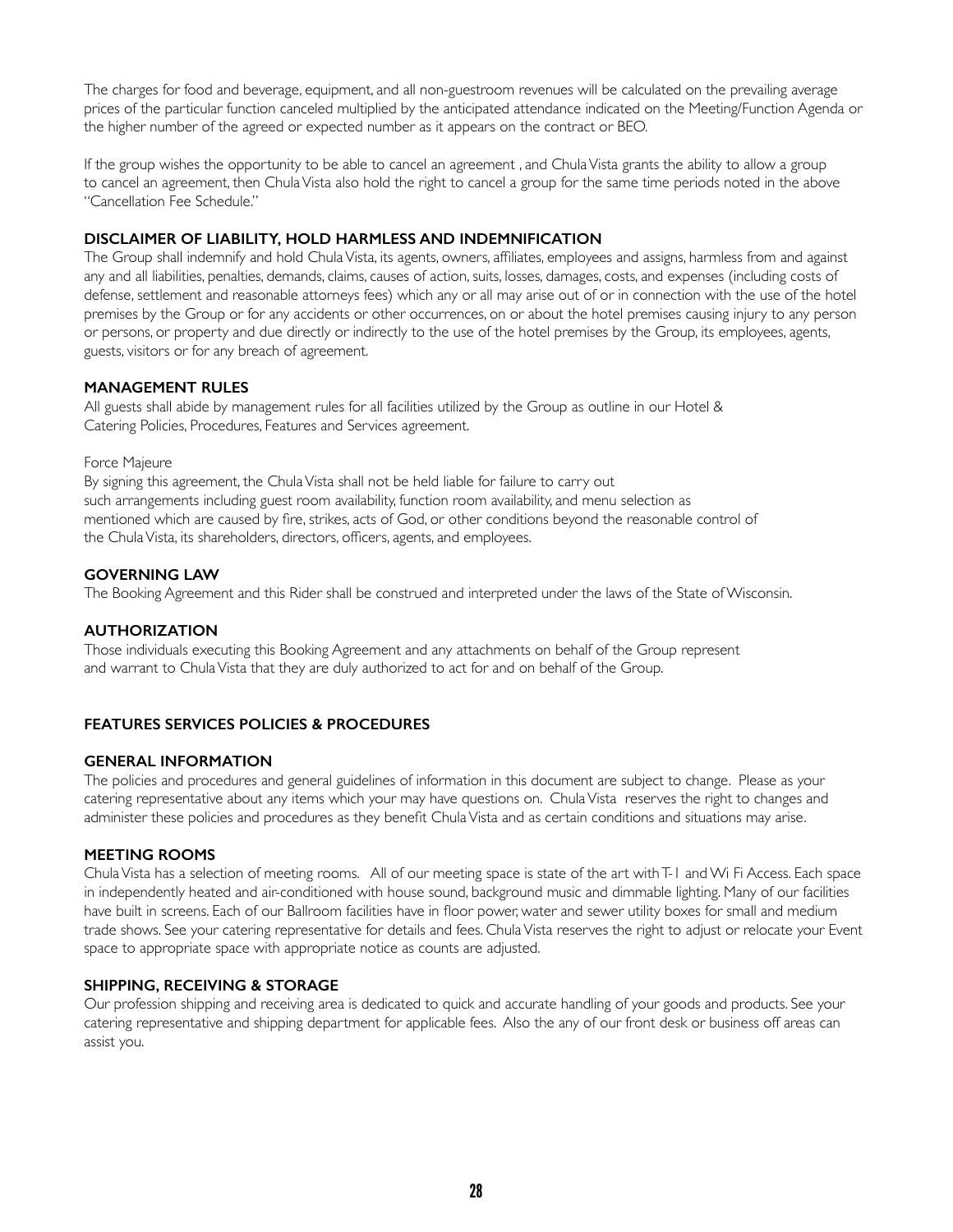# **SMOKING AREAS**

Chula Vista Resort facilities are non smoking. Pursuant to Wisconsin statutes smoking areas are provided at each of the building entrance areas.

# **LOST & FOUND**

Lost and found items are collected all over the resort and are available from our centralized security department. Please contact lost and found at ext. 5995 when looking for your items. Chula Vista is not responsible for lost or stolen items in any meeting, public areas, waterparks, golf, parking lots, etc.

# **WISCONSIN DELLS CENTER**

The Wisconsin Dells Center is NOT operated by Chula Vista Resort. The Wisconsin Dells Center is a Signature large event facility with over 100,000 square feet of flexible space. The Dells Center has 70 foot tall ceilings and floor boxes every 30 (thirty) square feet with low & high voltage power, Wi Fi, sewer, water, hard and wireless telephone technology and variable lighting. The Wisconsin Dells center has 1000 parking stalls.

# **VIDEO DIRECTIONS AND INFORMATION KIOSKS**

Chula Vista meeting rooms and corridors have video reader boards and individual room displays, which display event names and times of events ongoing in the hotel for your convenience.

# **EVENT PLANNING TIME LINES**

At the time your event is contracted, Chula Vista will dedicate a professional catering manager to your

account. Initially your general outline of your event will be submitted to the catering representative. There are several timelines you need to consider to have a successful event.

1. Submit any requests for direct billing if your event qualifies for a direct bill status 90 days prior to your arrival to your catering representative.

2. Begin discussing of event detail with your catering representative 75 days prior to arrival

3. Submit your general outline of all your event details including all meal choices, set up needs and AV choices 60 days prior to your arrival with your catering representative

4. Advise your attendees of Guest room cuts offs 45 days prior to arrival with your catering representative and reservations.

5. Order all your signage requirements 45 days prior to arrival with your catering manager.

6. Final rooming list and individual reservations are due 30 days prior to arrival to your catering and reservation representative with your confirming signature.

7. Advanced payments are due 30 days prior to arrival for customers who do not have direct bill status as detailed per your contract to your catering manager.

8. Final payments on all billings 30 days after your day of departure.

9. Final food, beverage, set up and AV selections are due 21 days prior to your arrival to your catering representative.

10. 14 days prior to arrival any last minute changes can me made without penalty. Please note that at 14 days, staff is scheduled, food is in the procurement process, staff has been trained on the details of the events for your group. At this time changes are difficult and will incur fees.

11. 7 days prior to arrival all plans are final and guaranteed counts are due.

12. Pre-con meeting the day prior to the event start date.

13. Please sign each banquet check for each event.

14. Direct bills will be sent out within 3 days after your event conclusion

15. A rate of 1.5% per month will be charged for balance which are past due.

Trade show time lines

1. Confirm your decorator and exhibitor move in and out 60 days prior to arrival with your catering manager.

2. Final floor plans are due 60 days prior to arrival with your catering manager.

3. Arrange and security if necessary 45 days prior to arrival with your catering manager.

4. Order all your signage requirements 45 days prior to arrival with your catering manager.

5. Manage and forward all your exhibitor requests for booth requirements 30 days prior to your arrival with your catering manager.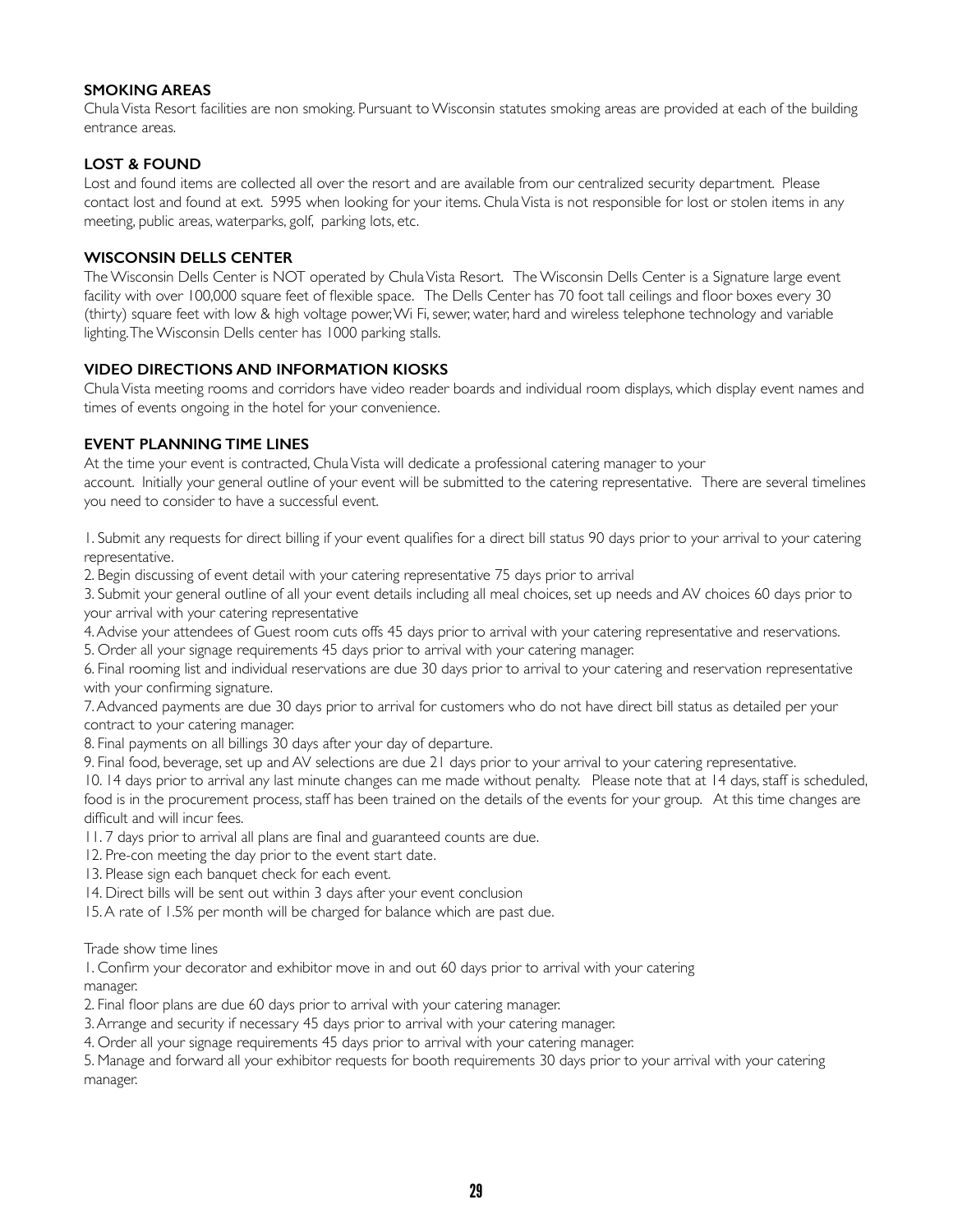# **ROOM SET UP**

Make all arrangements for your room setup. Tables, skirts, chairs, linens, water service, one daily cleaning and comfort setting. All meeting room rental include one set up per day. Room turns which are required during the day will have applicable labor charges. See your catering representative for labor estimates for these conditions. One room refresh is included with your daily water service.

#### **ADDITIONAL ITEMS**

Additional charges will apply for exhibits and displays which use covered and skirted tables. An additional charge of \$25 per table per day will apply and include 2 chairs and a small lined refuse can. Chula Vista must approve any outside decorator or trade show contractor. When outside trade show contractors are allowed, table, chairs and refuse must be supplied by that contractor.

# **FOOD & BEVERAGE**

#### **ACTUAL COUNTS AND MEAL TICKETS**

Your group will be billed according to either the numbers of meals served, or the number of the guarantee whichever is greater, regardless of the number of ticket actually collected. At the clients request, Chula Vista will collect meal tickets for an additional charge.

# **PERCENTAGE OVER GUARANTEE**

Chula Vista will prepare the lesser of 3% or 20 meals above the final guaranteed number. We reserve the right to choose to make vegetarian or comparable substitutes for these extra meals. Your group will not be charged for these meals unless they are served.

# **LINENS & CENTERPIECES**

Chula Vista uses white linens for each plated meal and buffet in rented meeting rooms. Additional colors are available for a fee and must be ordered 2 weeks in advance of the event dates. No guarantees can be made on linen colors without advanced payment.

# **FOOD RESTRICTION**

Complete food & beverage services are available at Chula Vista Resort. Chula Vista does not permit outside food and beverage to enter any function space. Under Wisconsin State Law (DHSS Section 196.07), no food from outside sources may be allowed in any function room or public space in the hotel. The hotel is the only authorized licensee to sell and dispense liquor, beer and wine spirits on the premises. All beverages which are not sold by the facility will be subject to a corkage fee if applicapable. Allowed exception must be approved in advance in writing. Banquet food may not be taken from the function space. At the conclusion of the function all food and beverage items become the property of Chula Vista Resort.

Wedding Cakes may be removed from Chula Vista. Chula Vista is not responsible for the condition of food items being removed from Chula Vista the day after an event.

# **MULTI ENTRÉE FEE AND BUFFET MINIMUMS**

Split entrée choices for plated meals are available and charged a \$2 per person fee when choosing additional items. In circumstances where gluten free, no or reduced fat, allergy free, vegan and other special dietary requirements are necessary, additional chef preparation fees of \$ 5 per guest when not chosen as the main entree may be added. Guarantees for each entrée are required. See Banquet and Catering menus for Buffet and Food Minimums stated under each category.

#### **MEAL IDENTIFICATION**

Color coded meal tickets are required for multiple entrée plated functions and will be provided by Chula Vista. Groups wishing to use their own tickets must have prior approval by Chula Vista.

# **KIDS ENTRÉES**

The children entrées are only available when added to adult menus. An additional charge of \$6 plus tax and service will be added for fees if no adult entrees are ordered. Child pricing is acceptable when adult meals are 50% or more of the total banquet revenue.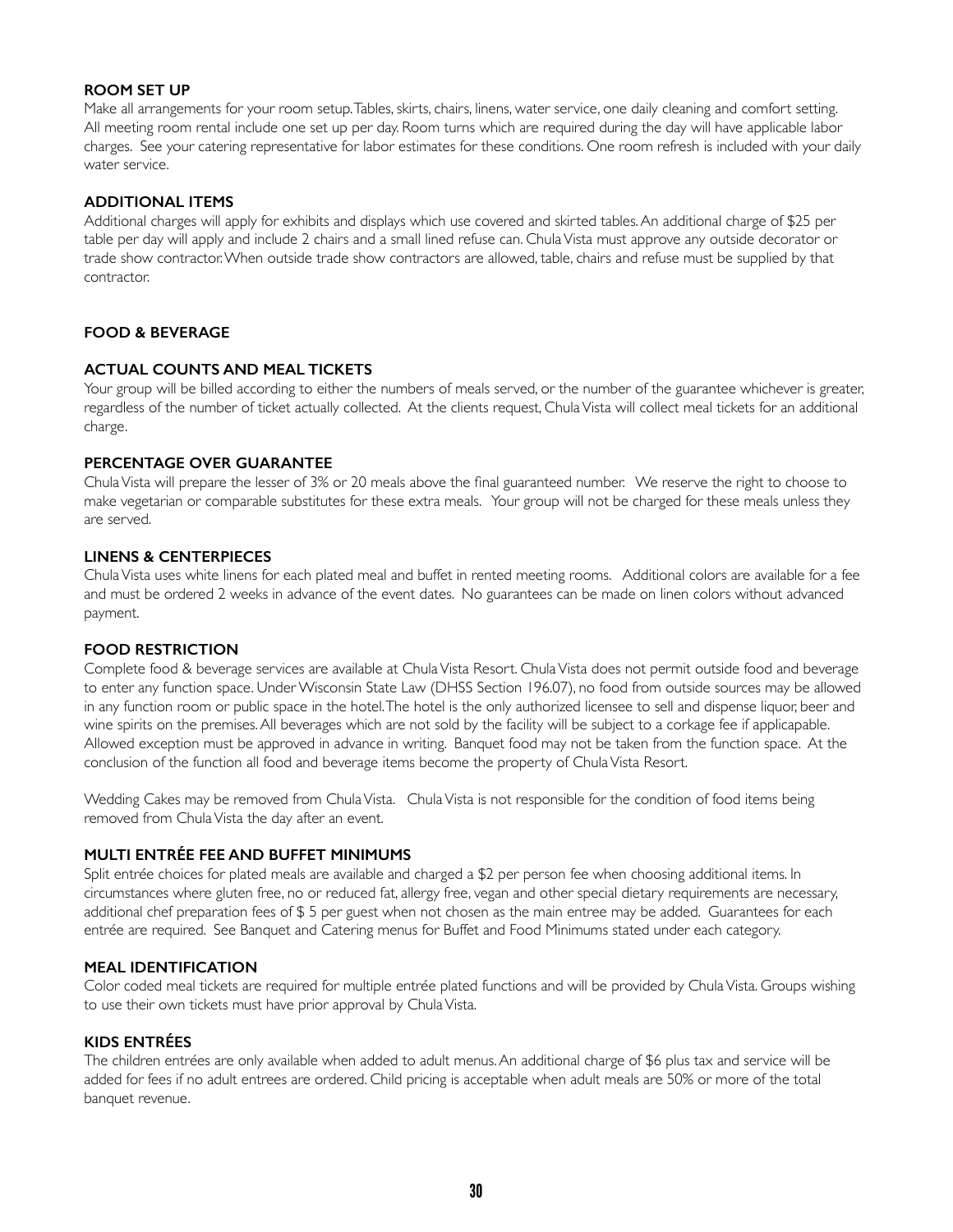# **BARS, FEES AND AGE OF MAJORITY**

A \$350 sales minimum is required on all bars or a \$50 set-up fee will apply. Chula Vista typically staffs one bartender per 75 to 100 persons. Alcoholic beverages will not be served to individuals under the age of 21 and clients will ensure that no underage individuals will consume alcoholic beverages. Alcoholic beverages are prohibited by the Wisconsin Liquor Commission and Wis. Stat. § 125.32 from being brought into function or hospitality rooms from outside sources.

# **OUTDOOR EVENTS**

Any event can be catered off property or on our beautiful grounds thru out the resort and golf course. Please ask your catering representative for details. All outdoor events will require a backup rain plan which are not under a tented facility. A fee will be charged of 40% to move the event to the backup rain site will be charged if the backup rain site is utilized. If the National Weather service forecasts a chance of rain (50% or above) the schedule function will take place in the designated backup rain site. This decision will be made no less than 4 hours prior to the scheduled event to allow for the proper room preparations.

# **DIETARY & RELIGIOUS RESTRICTION**

Special meals are available. Requests and counts are due with your normal guarantees for all meal functions. In the event that changes in menues must happen inside the (or shorter) than the normal planning guidelines refered in the "Event Planning Time lines" section of this document, an additional \$ 10 per person "short term fee" will be charged to the greater of the original menu price or the new menu price of the items affected.

# **MENU CHANGES WITHIN 36 HOURS OF THE EVENT**

Every effort will be made to accommodate request from guests for menu changes the day of the event. In circumstances where items can be changed within 36 hours of the event, the catering department has the right to charge the customer for the items already purchased, thawed, prepared in the production pipeline, plus the menu item being changed, plus any additional fees presented in the Dietary and Religious Restriction and Multi Entrée Fee and Buffet Minimum sections of this contract.

# **PRICING GUARANTEES**

All pricing is subject to change and is only guaranteed 30 days prior to your event.

# **SERVICE CHARGE**

All food, beverage, audio visual equipment and other services will add the customary taxable 21% service charge and 6.5% state and local taxes.

# **CLEANING OF FACILITIES**

Chula Vista includes in our pricing of our services, rent and food and beverage pricing normal cleaning of the facility after an event has concluded. Chula Vista reserves the right to charge for additional cleaning when circumstances require additional labor to complete the required cleaning. This is not limited to walls, carpeting, chairs, tables, pre-function space and bathroom utilized by the group.

# **EXTRA CHARGES**

The following charge may be applied to your final bill. All extra charge items will be listed and priced on the BEO when Chula Vista is aware of the request. Extra Charges will include:

Audio Visual, AV Labor, Utilities for trade show vendors, Tables and skirts, Hanging banners Lost Keys, Corkage fees for food and beverage, Damage to equipment or facilities scheduled to you for the event, Storage fees due to extensions, Labor for freight in and out, Labor fees for programs lasting longer than 90 minutes which keep Chula Vista staff longer for final clearing of tables., Multiple refreshing of meeting rooms, Set up and removal of client decorating and signage by Chula Vista staff. More than one room style setup or last minute room setup changes differing from the signed BEO (inc. the direction the room is facing)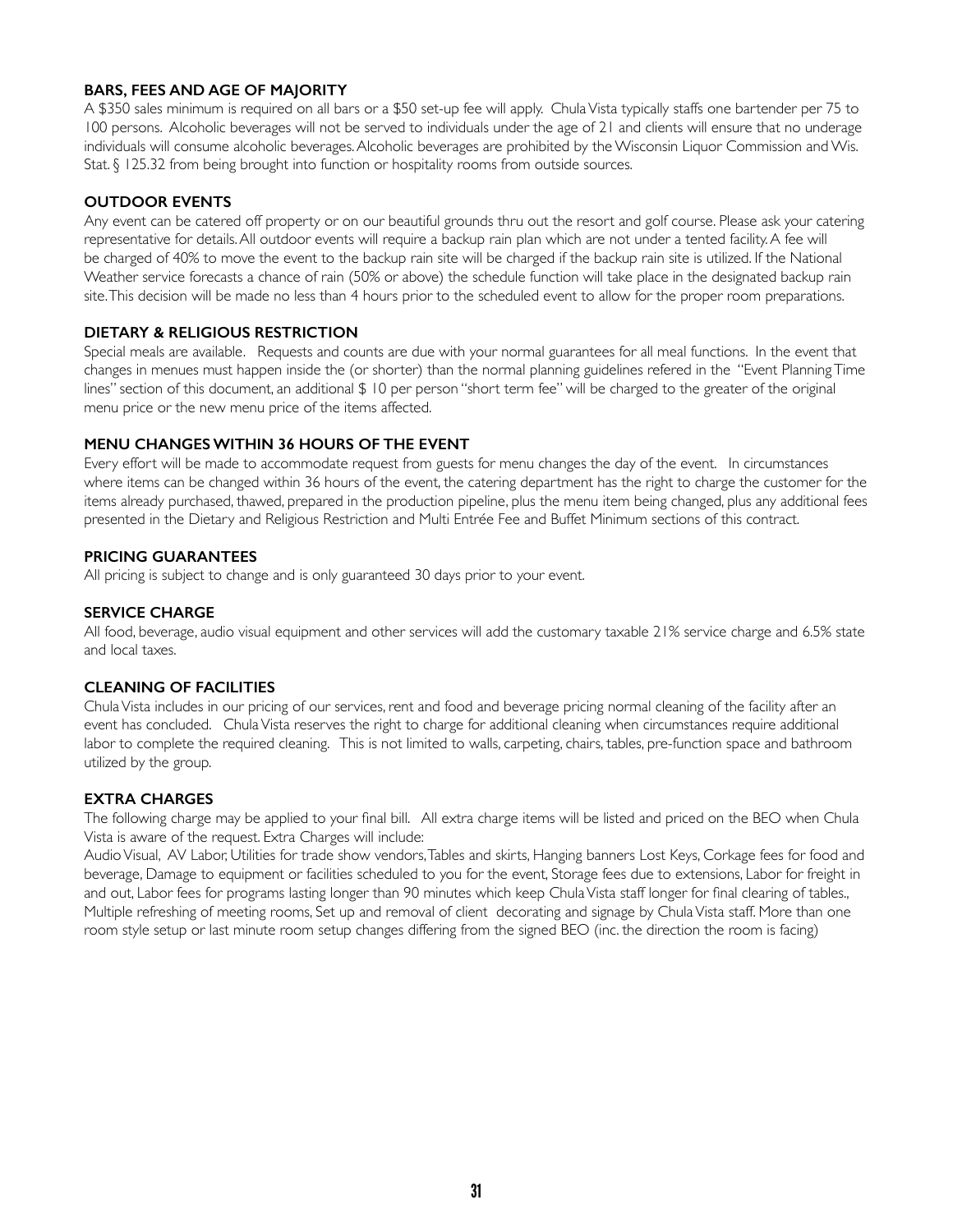# **AUDIO VISUAL RESOURCES**

#### **SELECTING AUDIO VISUAL EQUIPMENT**

AV needs should be identified in advance of your event to ensure availability of equipment and the proper set up of your function space. Credit will not be given for audio visual ordered but not used. Additional charges may apply for add-on audio visual.

#### **CONNECTION TO HOUSE EQUIPMENT**

Chula Vista staff may connect any equipment to the house sound system. Labor charges may be charged for audio visual technicians assistance in making such connections.

#### **AUDIO VISUAL TECHNICIANS FEES**

Labor fees for audio visual technicians may be charged based upon client's request. Fees will be at \$65 per hour—minimum 1/2 hour increments.

#### **BROADCASTING AND RECORDING RIGHTS**

Chula Vista reserves the rights and privileges for outgoing radio, internet and television broadcasts originating from the resort during the duration of your event. You may request the rights and privileges to broadcast. No audio or visual recording of any kind may be made of your events without the prior approval of Chula Vista Resort. Chula Vista reserves the rights to require payment for granting these rights and privileges to broadcast and or record events.

#### **BROADCASTING PROPRIETARY MATERIAL**

Clients holding events at Chula Vista shall obtain all necessary licenses and shall pay all costs and fees associated from the use of copyrighted music or dramatic materials, or any other proprietary subject to any trademark, patent, or proprietary right which is used or incorporated in the event (including but not limited to ASCAP, BMI, SESAC, etc). Client shall indemnify, defend and hold Chula Vista harmless from any liability, claims, or costs, including attorney's fees, arising from the use of any such materials or any claim of infringement or violation of the right of the owner.

#### **AUDIO VISUAL EQUIPMENT AND SERVICES FROM OUTSIDE VENDORS**

A complete audiovisual department is available at Chula Vista. Any special audio-visual equipment not available thru Chula Vista AV department & contracted outside the Chula Vista, will be subject to fees for the connection to Chula Vista systems. Chula Vista's audio-visual department will not be responsible for equipment brought in from an outside vendor. Any damage caused by outside vendors or their equipment to any Chula Vista systems shall be the responsibility of the Group. All audio visual rentals are plus service and tax.

#### **AMPLIFIED MUSIC AND VIDEO**

For the comfort of all Chula Vista guests, *Chula Vista reserves the right to adjust the volume level of any given event as it may effect all guests of the property*. Advanced written permission must be received for any event which has music or entertainment in public or rented spaces.

#### **SPECIAL OUTSIDE AUDIO VISUAL RENTALS**

In the event that a piece of equipment is contracted for and not used, the full rental fee will be charged to the master account. A piece of equipment becomes contracted when the equipment is listed on the BEO. Cancellations of equipment from sub contractors are allowed only in advance if the equipment has not arrived to Chula Vista or if shipment from the subcontractor has not occurred.

#### **SLEEPING ROOMS**

#### **KEYS TO ROOMS**

One key for meeting room storage or office will be provided at not charge. Additional keys can be provided for a fee of \$10 per key. A fee of \$100 per lost key will apply. Our convention services or security department will assist you in locking and unlocking meeting facilities. Chula Vista is not responsible for lost or stolen items in any meeting space, public area or parking lot.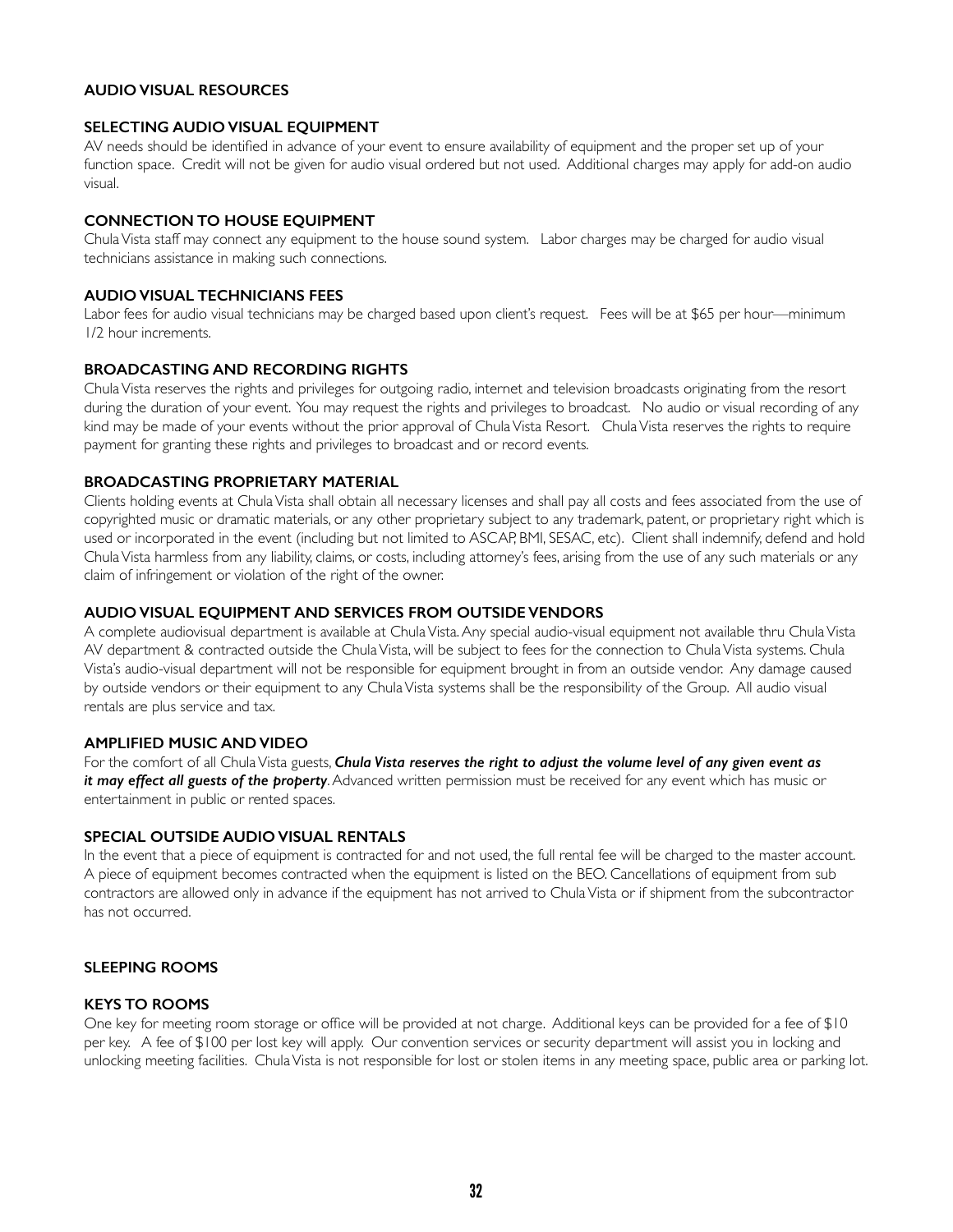# **CHECK IN AND CHECK OUT**.

Check in time is 4pm and check out time is 10:30am

#### **CREDIT CARD AUTHORIZATION FORM**

Rooms being paid for with a credit card of an individual not staying in the room will require a Credit Card Authorization form prior to check in. This form gives the guest explicit authority to stay in the room by the credit card owner. This form is required regardless of the relationship of the two parties.

# **ROOM DAMAGES**

Any damages to any private property at Chula Vista or Chula Vista's property can be charged to the individuals credit card who is renting the overnight accommodation.

# **BANNERS, SIGNS AND DECORATIONS**

Exhibitors, speakers, clients and other event participants must have prior approval from the Event and Catering manager to affix any decorations, signs or banners on ceilings, floors, walls, painted surfaces, lecterns or furniture and fixtures. Only approved types of tape may be used. Not stick pins or any kind may be used. Please arrange the hanging of printed materials in advance with the Event and Catering manager. The hanging of banner will result in a labor charge to the final bill. All decorative materials must be of non flammable material to treated and maintained in a flame-retardant status. All area's will be left in similar condition as the facilities where rented.

# **TICKETS EVENTS AND SALE OF NOVELTIES AND MERCHANDISING**

Chula Vista may charge a for events of 15% of the actual gross ticket sale. This must be discussed with Chula Vista prior to publicizing any event. In addition a 15% commission on the gross sales will be remitted to Chula Vista for any merchandise being sold by vendors including those items being sold from exhibit booths as a part of a trade and consumer show. Chula vista reserves final approval of any items offered for sale. These fees may be included in room rental charges upon approval of each circumstance.

# **WISCONSIN SELLERS PERMIT**

Any individual, partnership, corporation, or other organization making retail sales or products or taxable services in Wisconsin is required to have a seller's permit. Food and Beverage items in any form or packaging can not be sold without the written permission of Chula Vista.

# **RAFFLES**

All organization having events at Chula Vista are expected to have raffle licensing as required by Wisconsin State law. For further assistance please call the Office of Charitable Gaming at 608-270-2552.

# **NO SOLICITING**

Chula Vista does not permit clients or any agent of your event to solicit our guests or staff. Not materials can be displayed outside of the area of your event. All promotional materials must be approved by Chula Vista.

#### **EXCLUSIVE SERVICE AND EQUIPMENT**

Chula Vista has the exclusive service agreement for Security, Audio Visual, Pipe and Drape, Decorating, Floral and Plumbing and Electrical.

# **EXHIBITORS**

To protect the carpet of Chula Vista Resort Ballrooms, all vehicles, heavy equipment and forklifts must be pre-approved before the event. Vehicles and large equipment can not be placed in the ballrooms without the supervision of a Chula Vista staff member. Proof of insurance to cover damages must be provided by the client or exhibit decorating company. Vehicles must have 5 gallons of gas or fuel per tank. Batteries must be disconnected and protection of plastic must be placed under the vehicle.

# **TABLES AND CHAIRS**

Chula Vista will not provide table and chairs to exhibitors without a fee.